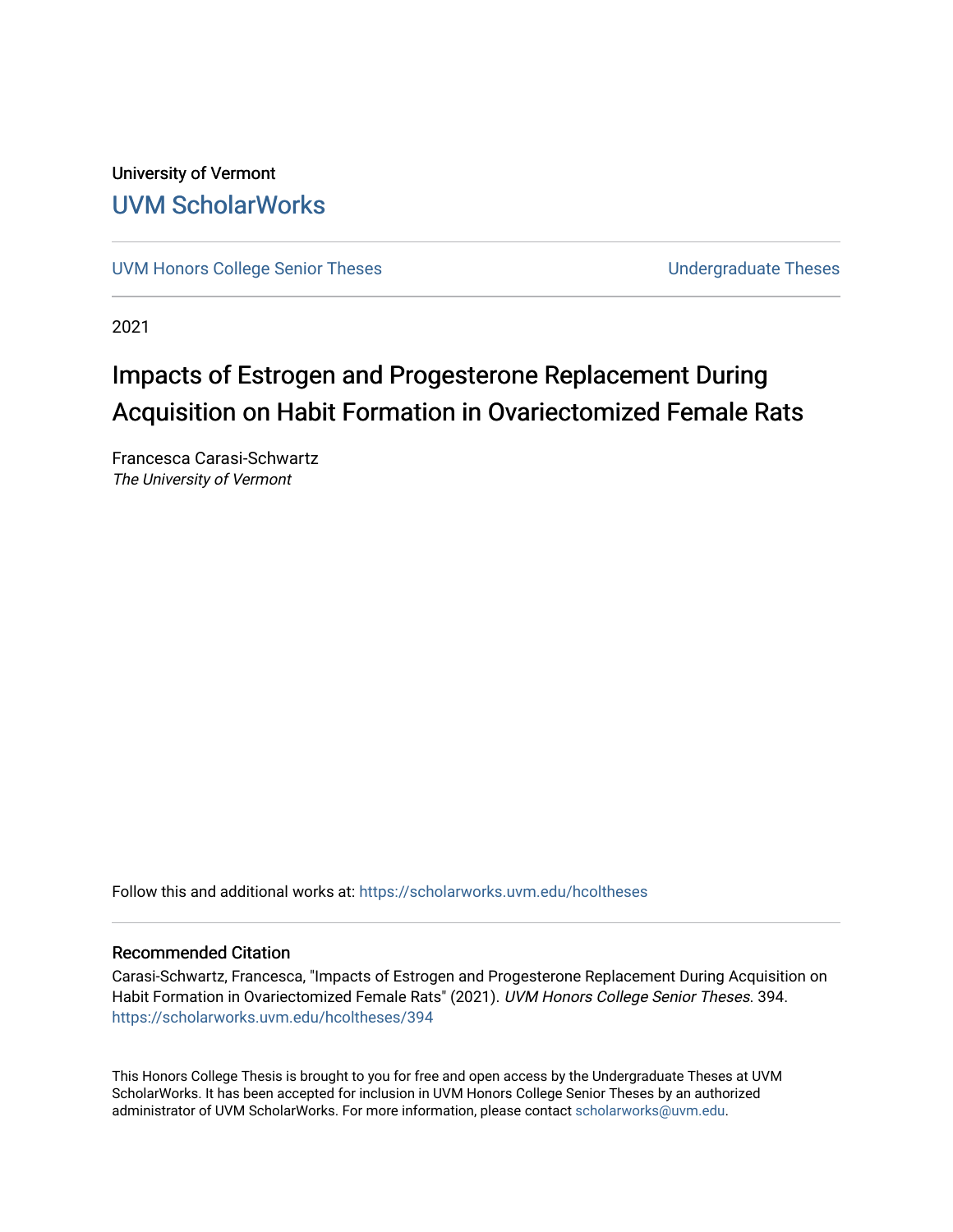# **The University of Vermont**



## Department of Psychological Science

Undergraduate Honors Thesis

## **Impacts of Estrogen and Progesterone Replacement During**

## **Acquisition on Habit Formation in Ovariectomized Female Rats**

## **Francesca Carasi-Schwartz**

Committee Members: Donna Toufexis, Melissa Pespeni, & Bryan Ballif

May 2021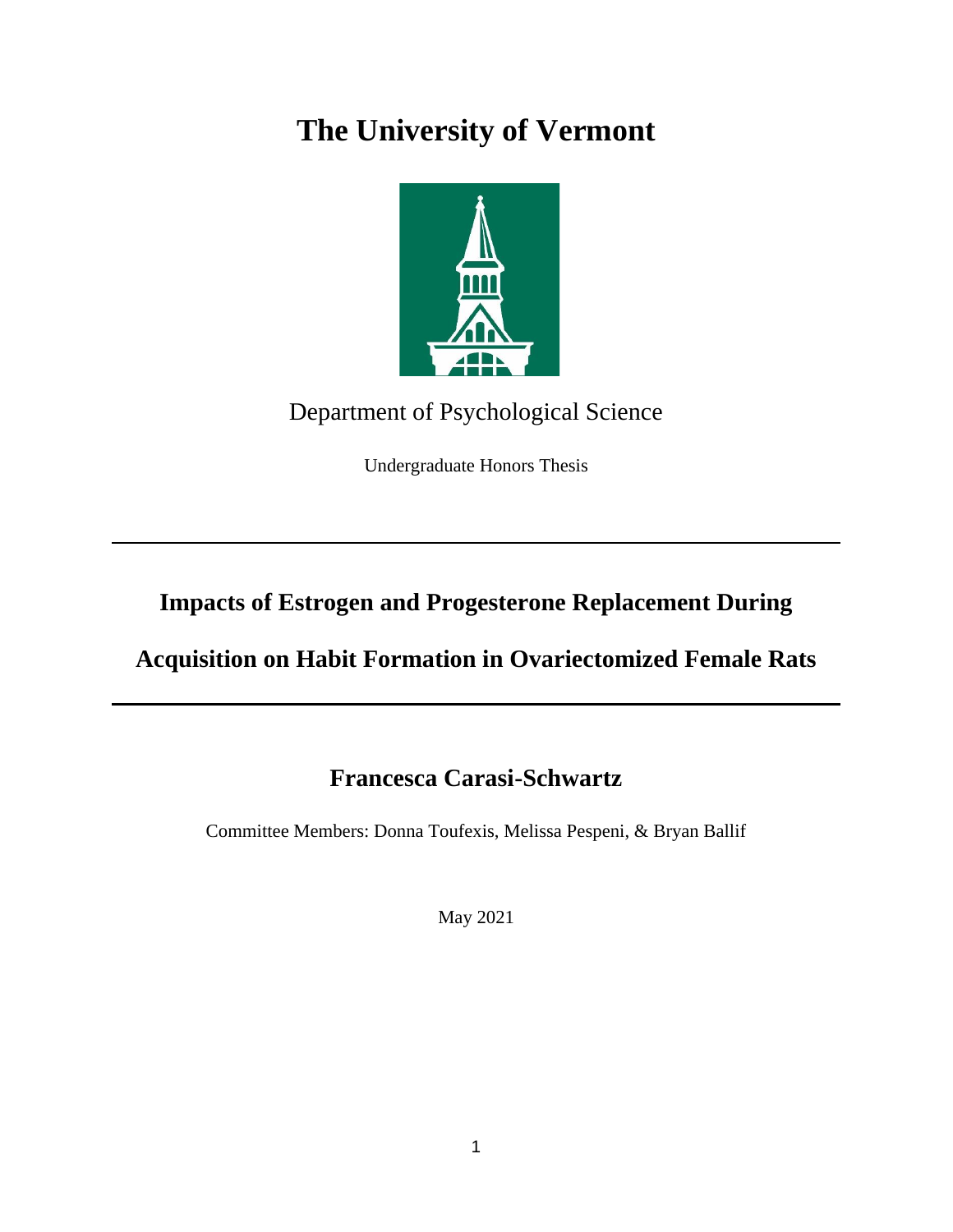### **Table of Contents**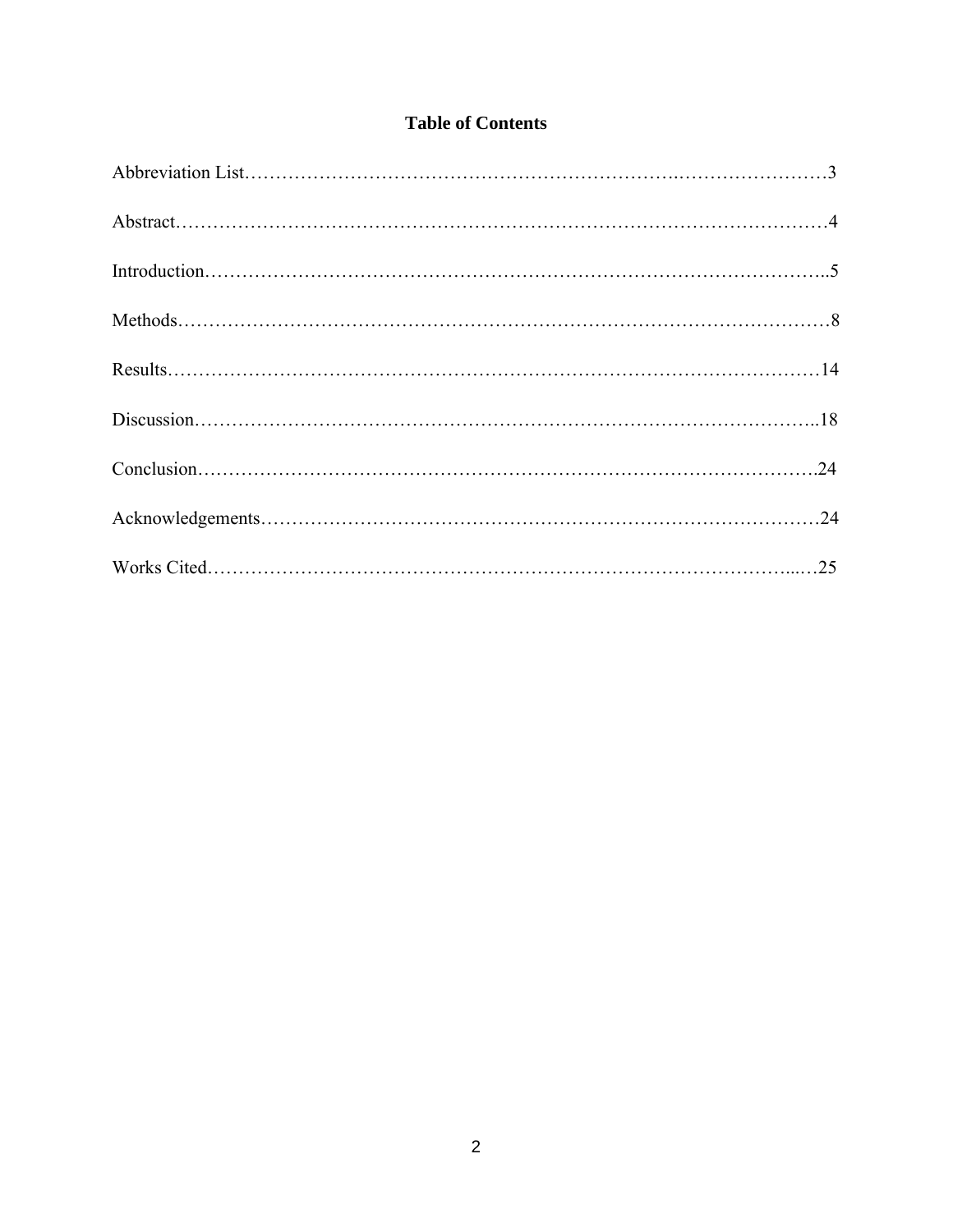### **Abbreviation list**

Dopamine (DA)

Dorsal medial striatum (DMS)

Dorsolateral striatum (DLS)

Estrogen (E2)

Estrogen and Progesterone (E2+P)

Habitual (RD-insensitive)

Lithium chloride (LiCl)

Ovariectomized (OVX)

Reinforcer devaluation (RD)

Stimulus-response associations (S-R associations; habits)

Variable-interval schedule (VI s)

Variable-time schedule (VT s)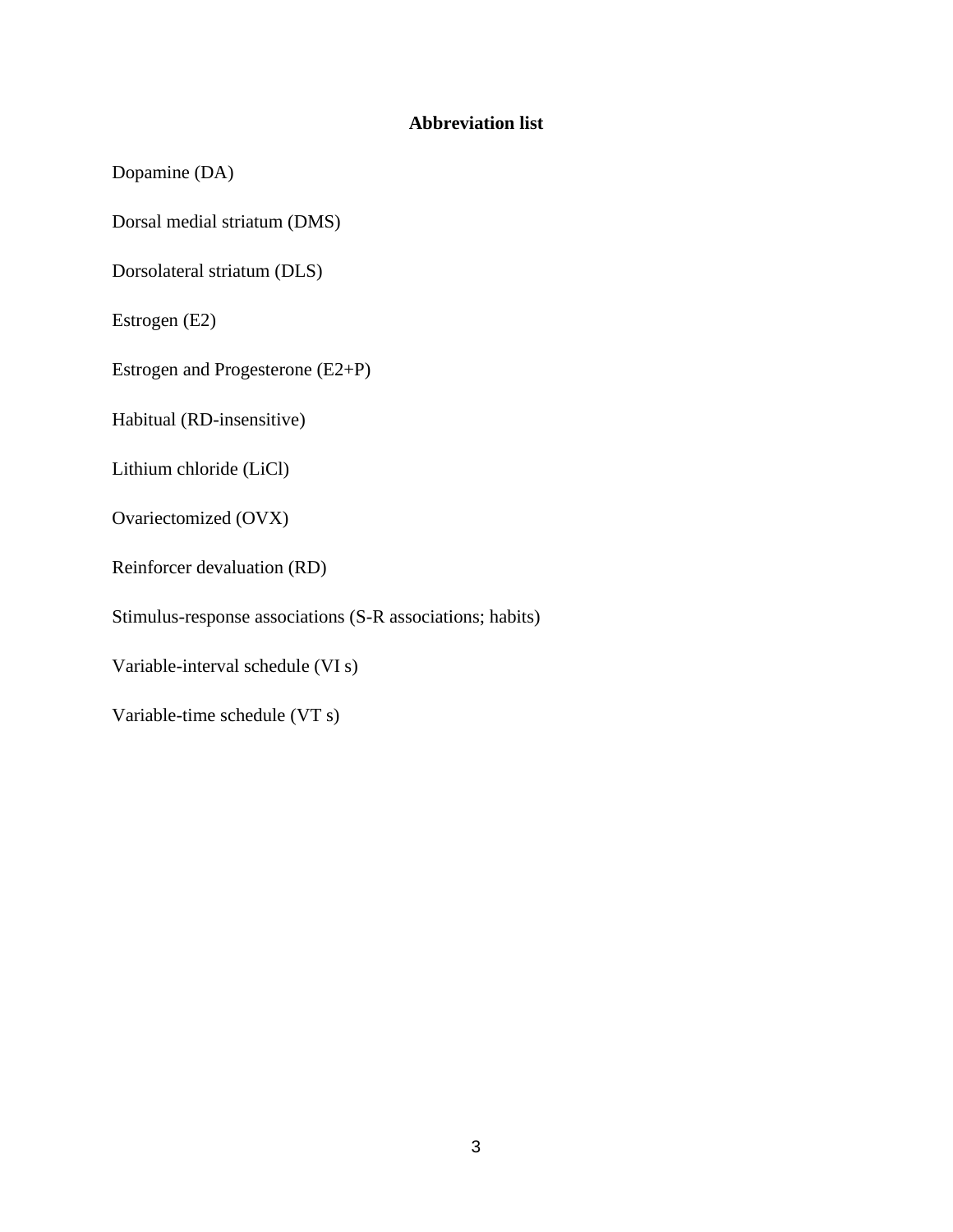#### **Abstract**

Behavioral motor outputs transition from goal-directed to habitual following extended instrumental training, and is related to increases in dopamine (DA) release in the dorsal striatum. DA signaling in this region is positively correlated with circulating estrogen (E2) levels. Previous studies in our laboratory used lithium chloride (LiCl) reinforcer devaluation (RD) to identify habitual behavior in ovariectomized (OVX) female rats, and found that replacement with E2 resulted in goal-directed responding after a level of training where intact females express habitual behavior. The present study was designed to determine whether ovariectomized female Long Evans rats with estrogen *and* progesterone (E2+P) replacement during acquisition demonstrate habitual behavior following the same level of training. Results indicate that E2+P replacement supports the development of habitual (RD-insensitive) responding in female rats. These data suggest that the cyclic variation of *both* estrogen and progesterone throughout the estrus cycle and, possibly, their impacts on dorsal striatal DA underlie the sex-differences seen in the formation of habit.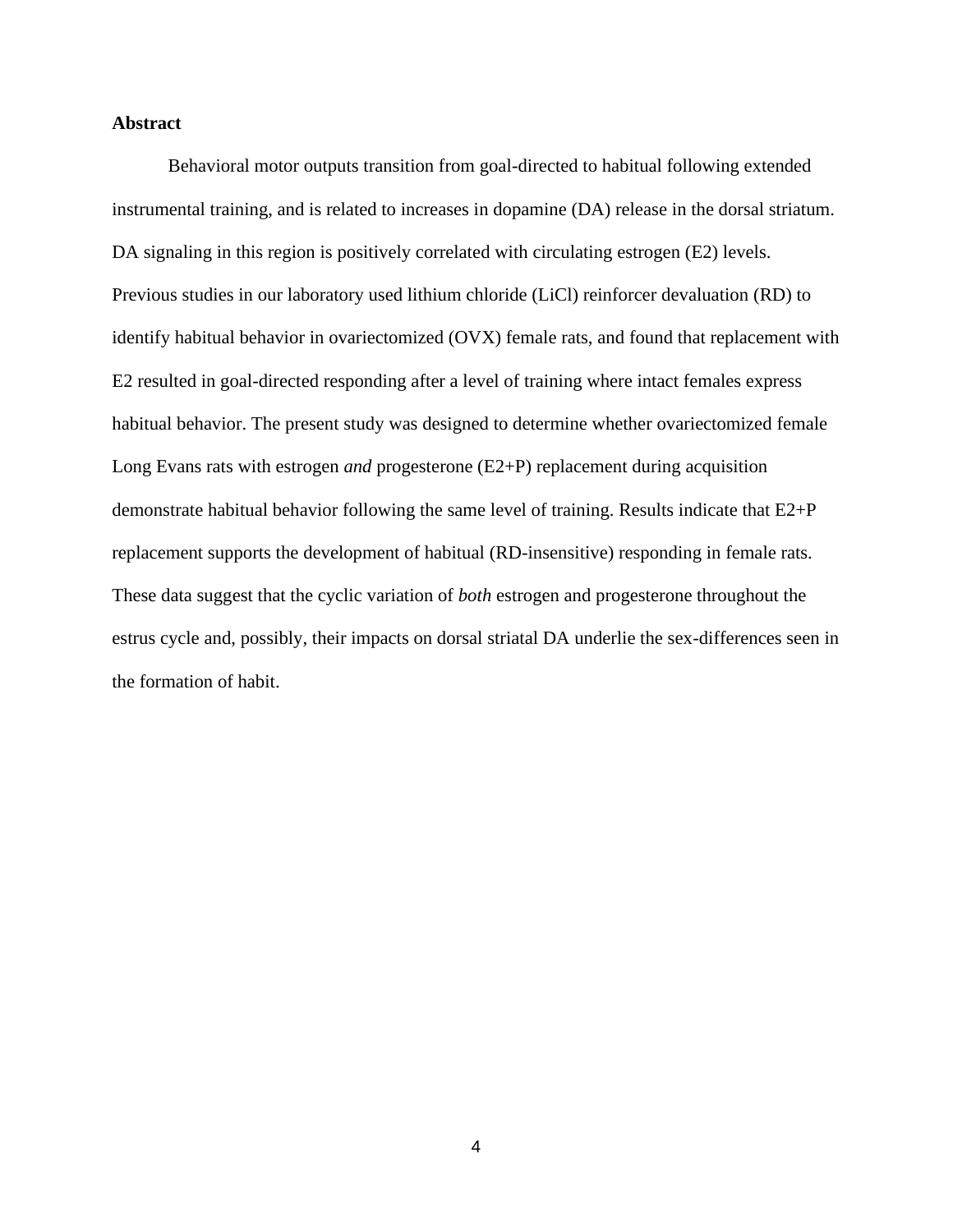There are two forms of instrumental learning: goal-directed actions and habits. For goaldirected actions, the association between an action and the rewarding value of its outcome drives behavior. Through repeated exposures of an action paired with an outcome in a specific learning environment, goal-directed behaviors can become habits. This occurs when the behavior becomes linked to contextual stimuli instead of being based on the value of the reward and the behavior occurs almost involuntarily (Adams, 1982; Dickinson, 1985). These behaviors are also known as stimulus-response (S-R) associations or habits. Habitual behaviors may be adaptive by promoting efficiency and decreasing cognitive resources needed to perform a task, or maladaptive if a harmful behavior such as addiction becomes habitual. However, it is important to note that once tasks have been relegated to habits, these behaviors can be inhibited, and goal-directed behaviors can be reinstated under certain conditions.

The brain processes information to produce motor outputs in two distinct learning and memory regions of the basal ganglia. Humans and animals rely on these pathways to process reward information and regulate instrumental learning. Both of these pathways involve different portions of the dorsal striatum which produces motor behavior via projections to the globus pallidus and thalamus (Haber, 2016; Tepper, Abercrombie, & Bolam, 2007), along with the brain regions that innervate the striatum.

One of these regions has been found to regulate goal-directed outputs and involves the dorsal medial striatum (DMS). Lesion studies have shown that the DMS is necessary for the acquisition and expression of goal-directed behavior (Yin, Ostlund, Knowlton & Balleine, 2005). The rewarding value of an action-outcome association is essential to producing a goal-directed behavior, however, the rewarding value of the association can be disrupted by interference with goal-directed processes.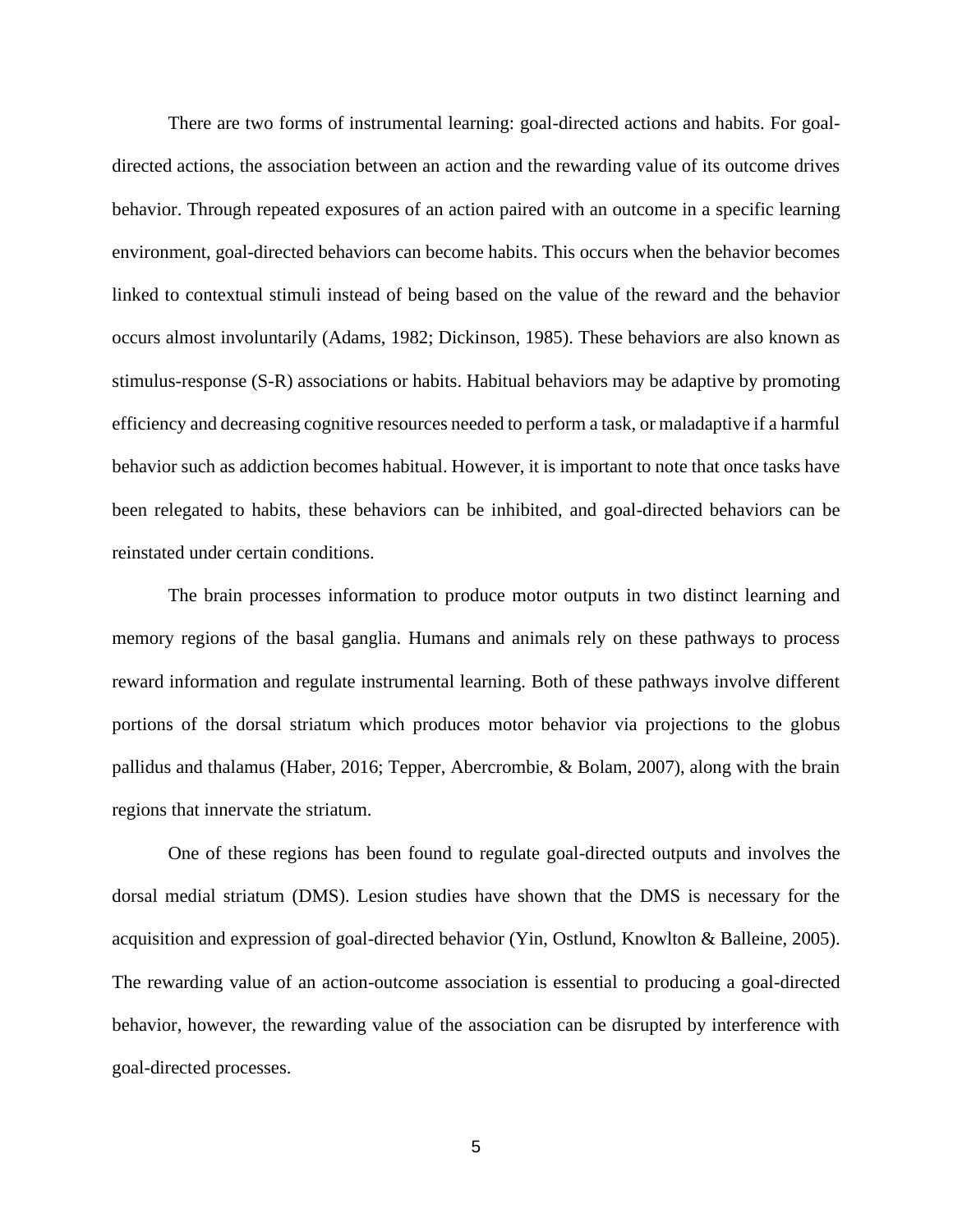The other region involved in motor learning is regulated by the dorsolateral striatum (DLS) has been found to control S-R associations (Graybiel & Grafton, 2015; Jog, 1999; Macpherson, Morita, & Hikida, 2014; Packard and Goodman, 2012; Packard & Knowlton, 2002; Yin, Knowlton, & Balleine, 2006). Lesions to the DLS resulted in DMS control over behavior and a continuation of goal-directed responding after reward devaluation (Yin & Knowlton, 2006).

Goal-directed and habitual behavior can be detected in the laboratory with reinforcer devaluation (RD) procedures. During these procedures, reward value is disrupted through taste aversion conditioning where the reinforcer becomes paired with injections of LiCl - which induces nausea. Because goal-directed responding is driven by the reinforcing value of the outcome, animals that are goal-directed are expected to decrease responding for the reinforcer in response to a reduction in its value (Adams & Dickinson, 1981). Conversely, habitual behavior is insensitive to RD (Adams, 1982) and can be identified by a continuation of responding following RD.

Previous studies in the Toufexis laboratory conducted on adult female Long Evans rats have found that females transition from goal-directed to habitual behavior at an earlier point in training (between 120-160 reinforcers; Schoenberg et al., 2019) than adult male Long Evans rats who show habitual behavior when exposed to 360 response-reinforcer pairings (Dickinson et al., 1995). This sex difference in the amount of instrumental training it takes for females vs males to demonstrate habitual behaviors may be attributable to the difference in circulating gonadal hormones.

Acute estrogen rapidly increases dopamine within the DLS of female rats (Yoest et al., 2018). Since the dorsal striatum is heavily innervated by dopamine-releasing neurons, it is sensitive to changes in DA levels (Everitt & Robbins, 2013; Haber, 2014). However, estrogen has also been shown to disrupt DLS mediated stimulus-response learning while enhancing

6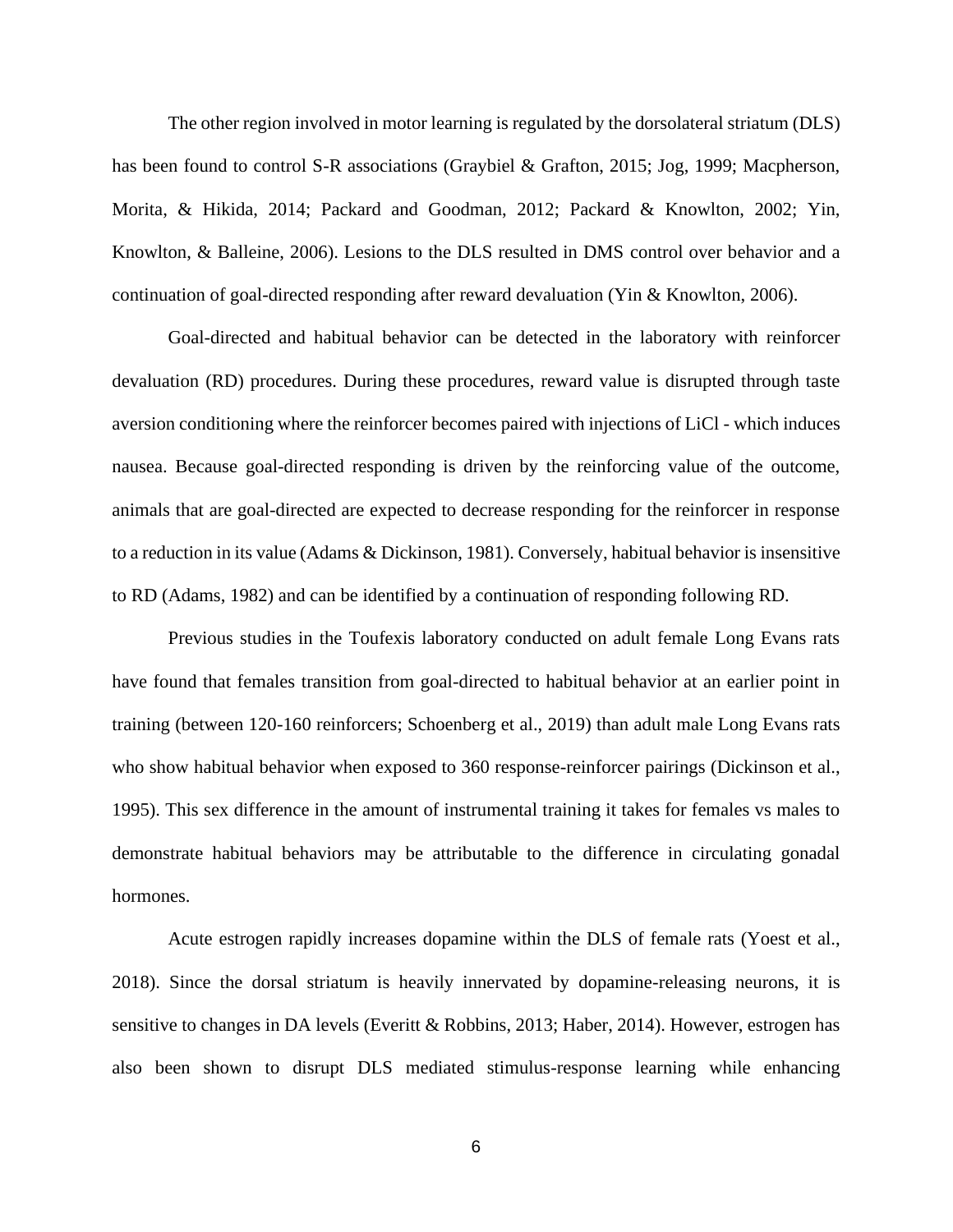hippocampal place learning (Korol and Wang, 2018), leading us to hypothesize that a high estrogen state would maintain goal-directed behavior in female rats. To test this, we administered proestrus-level 17-β estradiol (E2) in a pulsatile fashion - to mimic cyclic E2+P levels across the 4-day estrus cycle - during a regimen of instrumental training that we previously showed to support habit formation in intact female rats (Schoenberg et al., 2019). We found OVX rats, both with and without E2 replacement, demonstrated goal-directed behavior following this degree of training, suggesting that the advanced habit formation observed in intact females compared to males is probably not solely an estrogenic effect (data not yet published).

This was not surprising since cycling estrogen is closely followed by cycling progesterone throughout the estrous cycle in intact females. Progesterone has been shown to interact synergistically and antagonistically with estrogen to accentuate DA release or reverse (Callier et al., 2001; Palermo-Neto & Dorce, 1990; Dornellas et al., 2021). Therefore, we decided to test if, in addition to E2 replacement in OVX females, replacement with progesterone as well would impact habit formation. Based on the results from our previous experiment with E2 replacement alone, we hypothesized that if progesterone were acting antagonistically to estrogen, rats would demonstrate continued goal-directed behavior. However, if progesterone were acting to further enhance E2 stimulated DA release, we hypothesized that E2+P replaced OVX rats would maintain habitual responding at a level of training where intact females behave habitually.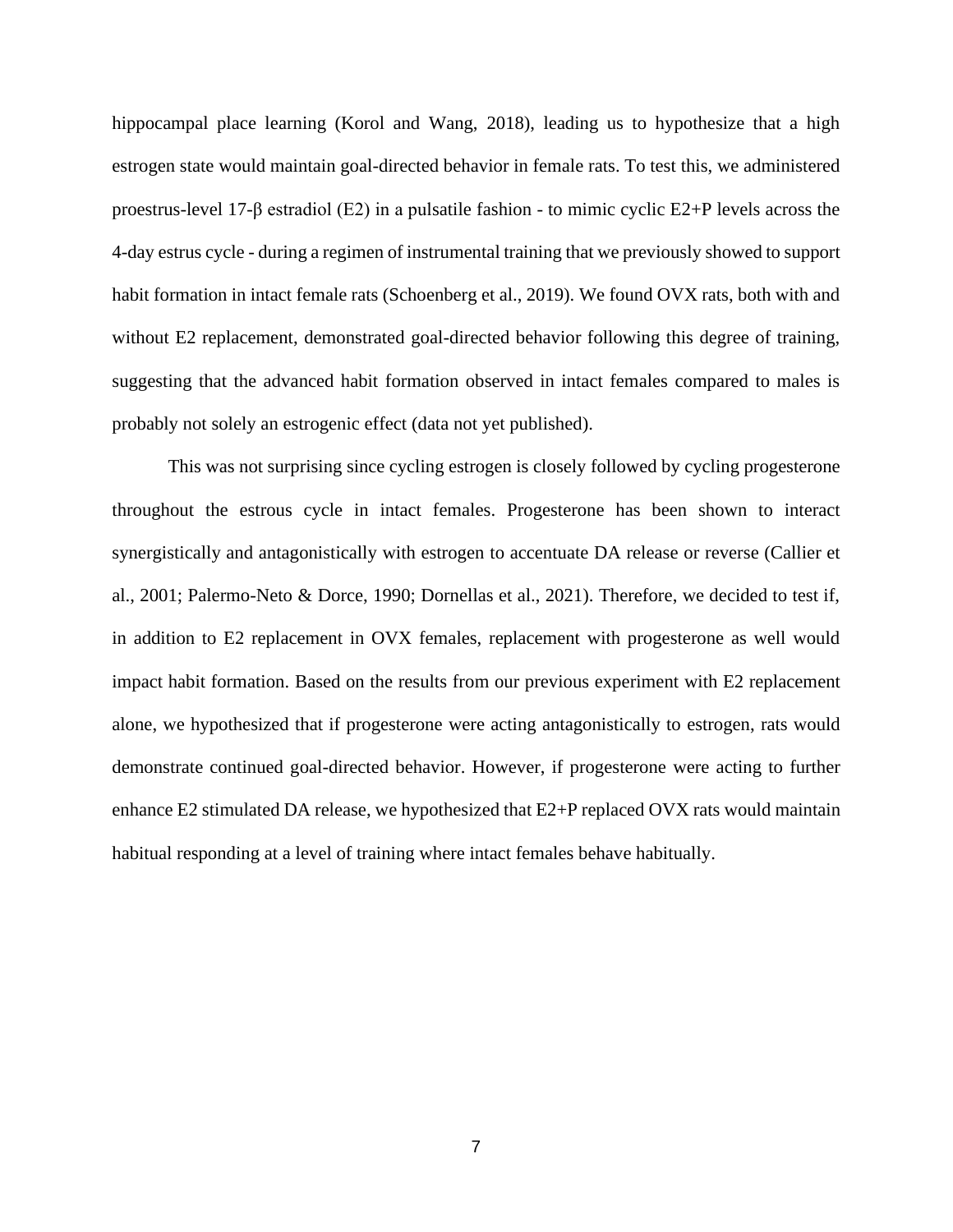#### **Methods**

#### **Animals**

36 adult Long Evans, previously-OVX female rats (Charles River, Quebec; 90 days old at the time of arrival) were housed in pairs in a climate-controlled colony room maintained at 23°C with a 12 hr light-on-light-off cycle (7:00 a.m. to 7:00 p.m.). All testing occurred during the light phase of the cycle. All rats were given five days following arrival in the colony room to habituate before being gently handled to become accustomed to all experimenters. Following recovery from surgery, rats were put on restricted feed to maintain a target weight of 85% of their ad libitum weights for the duration of the experiment to ensure rats were motivated to earn sucrose pellet reinforcers during training. This was done by weighing rats daily and calculating the amount of food needed to maintain their target weight. All procedures were approved by the Institutional Animal Care and Use Committee at the University of Vermont.

#### **Estrogen and Progesterone Treatment**

All rats were assigned to a hormone treatment group: Low E (control) or E2+P. All rats underwent a noninvasive surgery to implant 10mm porous silastic capsules containing 5% 17- $\beta$  estradiol (E2; Tocris) and 95% cholesterol (Sigma Aldrich) subcutaneously at the scruff of their neck (Almey et al., 2013). These capsules have been shown to produce a consistent circulating concentration of E2 of ~20 pg/ml (Mannino et al., 2005), which is within the range observed in the diestrus phase of the estrous cycle (Overpeck et al., 1978), and were given to all animals in order to ensure estrogen receptors remained present despite ovariectomy. Low levels of E2 have not been found to effect response learning (Korol and Wang, 2018). Rats then received either an injection of proestrus level E2 in oil (10 ug/kg) and 0.05mL of progesterone (Sigma Aldrich) into the scruff of the neck (E2+P group) or an equivalently sized injection of oil (Low E group) 12 hours before the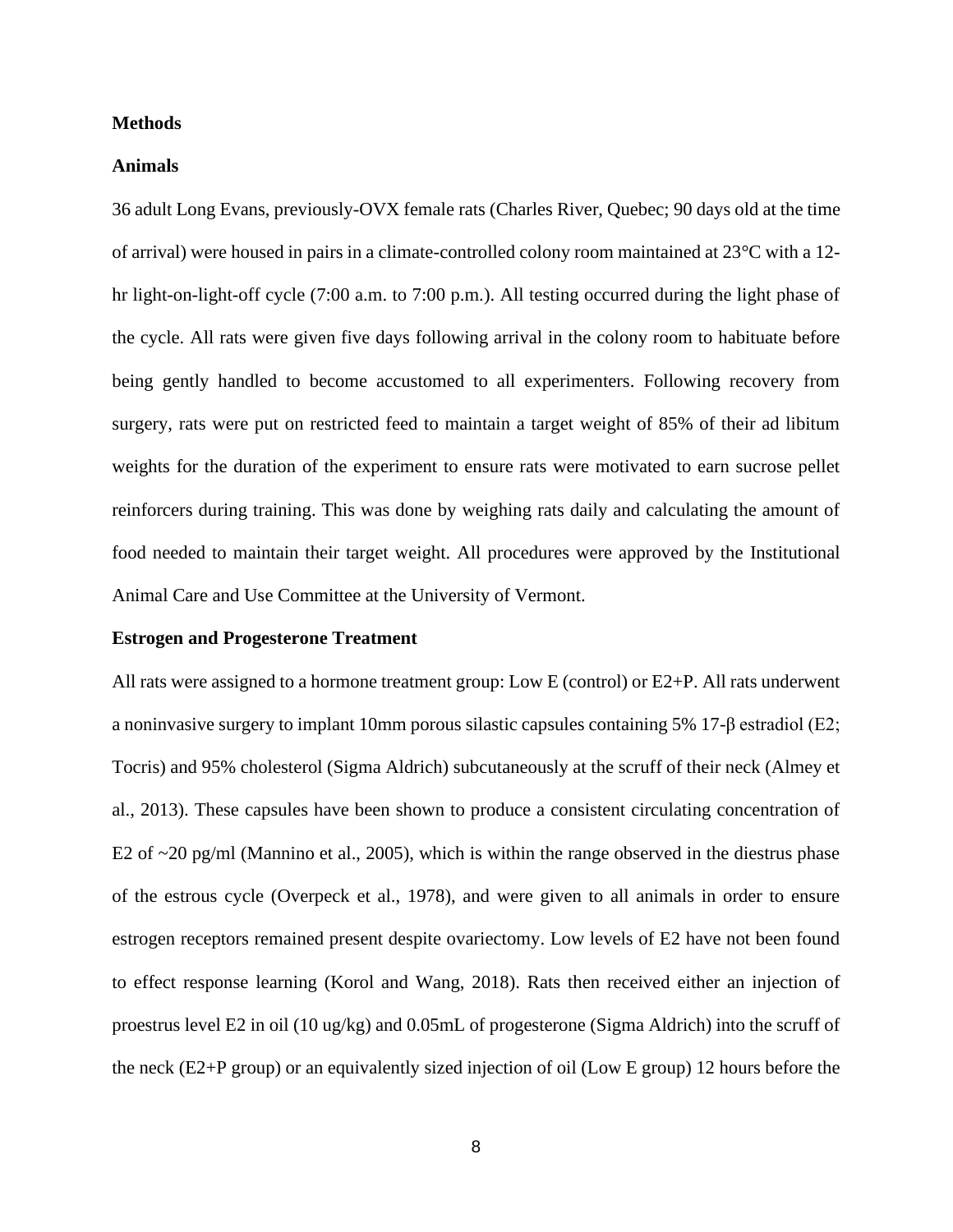first session of variable-interval nose-poke acquisition and again 12 hours before the fourth session of acquisition to simulate rising and falling levels of hormones seen in the natural rat estrus cycle.

#### **Instrumental Training**

#### *Apparatus*

The training apparatus consisted of six standard rat operant chambers (Med Associates, St. Albans, VT) kept within individual noise-attenuating cabinets. In the center of the right-facing chamber wall is a head-entry port into which a hopper delivers a 45-mg sucrose pellet (Bio-Serv). To the right of the head-entry port is a nose-poke device (ENV-114, Med Associates) that emits an infrared beam. When animals perform a nose-poke, this beam gets disrupted and signals for the delivery of a sucrose pellet to the operant chamber based on the schedule of reinforcement being used. All data from the operant boxes was monitored and collected by MED-PC software (Med Associates). Each rat was assigned to a single operant chamber at the beginning of the experiment in which they were trained and tested for the duration of the experiment. The house light in the chambers was illuminated at the beginning of each session, and automatically turned off at the termination of each session.

#### *Magazine training*

All rats received two 30-min sessions of magazine training, during which sucrose pellet reinforcers were presented on a variable-time 60-s (VT 60-s) schedule. During these sessions, the nose-poke device was physically removed from the operant chambers to allow for the animals to become familiar with the operant chambers and learn the positive value of the sucrose reinforcer, as well as the sound of the sucrose pellet being delivered to the magazine.

#### *Nose-poke acquisition*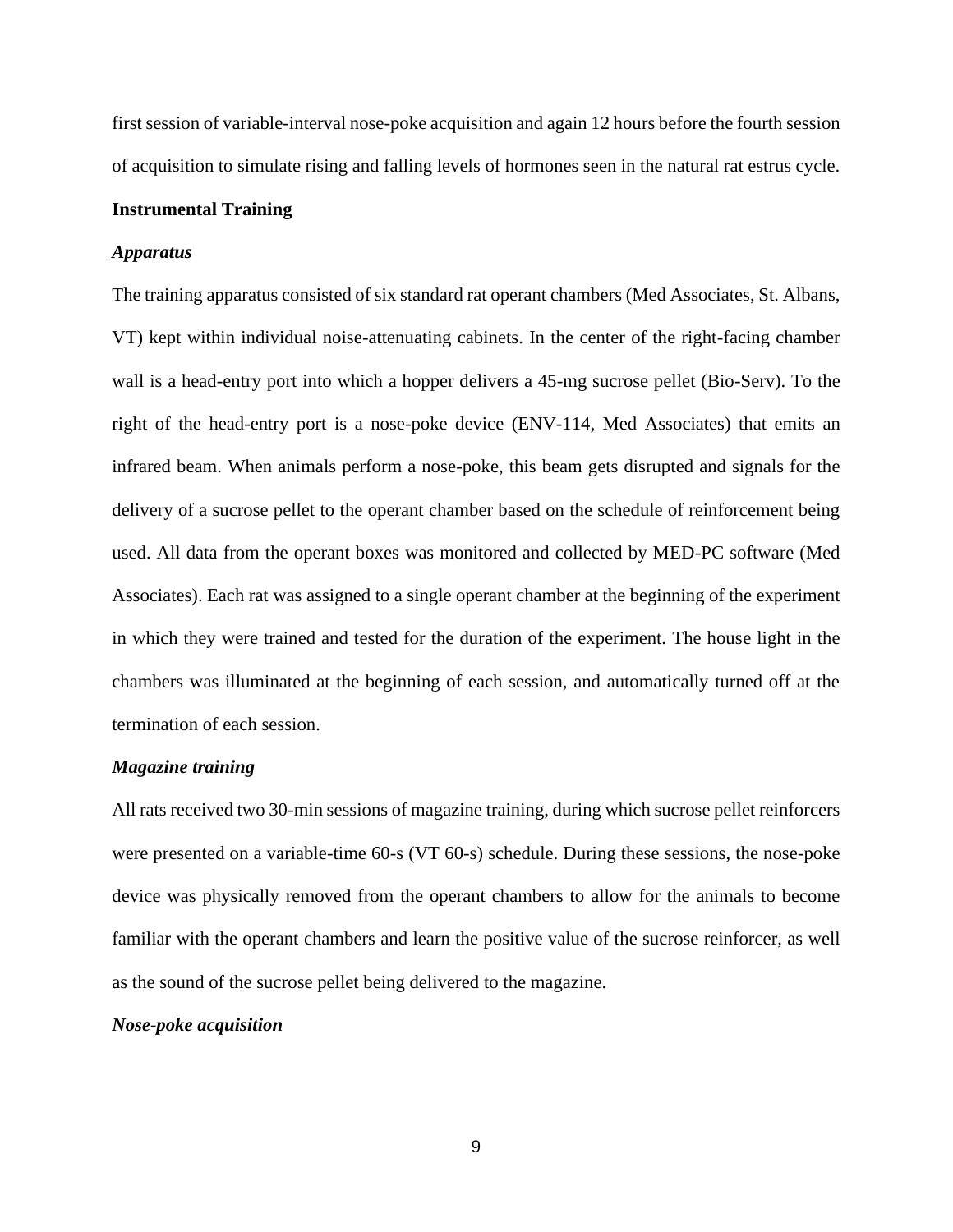Following magazine training, all rats received two sessions of training with a continuous schedule of reinforcement, where every nose-poke response was reinforced, for a total of 25 reinforcers earned over the course of each session. During these two sessions, rats learned the association between the nose-poke response and receipt of sucrose pellet reinforcement. Animals then underwent 4 sessions (1 per day for 4 days) of nose-poke acquisition training on a variable-interval 30-s (VI 30-s) schedule. Variable interval schedules have been shown to facilitate habit formation (Dickinson et al., 1983). These sessions terminated after each rat had earned 40 reinforcers, for a total of 160 response–reinforcer pairings over the course of the VI 30-s acquisition training. This degree of training was used because we have previously found intact female rats to demonstrate habitual behavior when trained to 160 reinforcers (Schoenberg et al., 2019).

#### **Reinforcer devaluation (RD)**

Following the final session of acquisition, half of the animals were randomly assigned to a Devalued group, with their cage-mates matched to a Non-Devalued group. All rats then underwent a reinforcer devaluation paradigm that consisted of a series of two-day cycles (Thrailkill & Bouton, 2017). During each session of RD, nose-poke responses were prevented by physical removal of the nose-poke holes from the operant chambers. On odd-numbered days in this paradigm, all rats were placed in the operant chambers, however, only the Devalued group received sucrose pellets (starting with a total of 40 pellets on Day 1). On these days, rats in the Non-Devalued group did not receive any sucrose, and their sessions were time-yoked to their Devalued counterparts. Upon the completion of each session, all rats were removed from the operant chambers and injected intraperitoneally (i.p.) with a 10 ml/kg dose of 0.15 M LiCL to induce nausea, then returned to their home cages. On even-numbered days, the same procedure was conducted, but only the Non-Devalued group received sucrose reinforcers, while the Devalued group was placed in the operant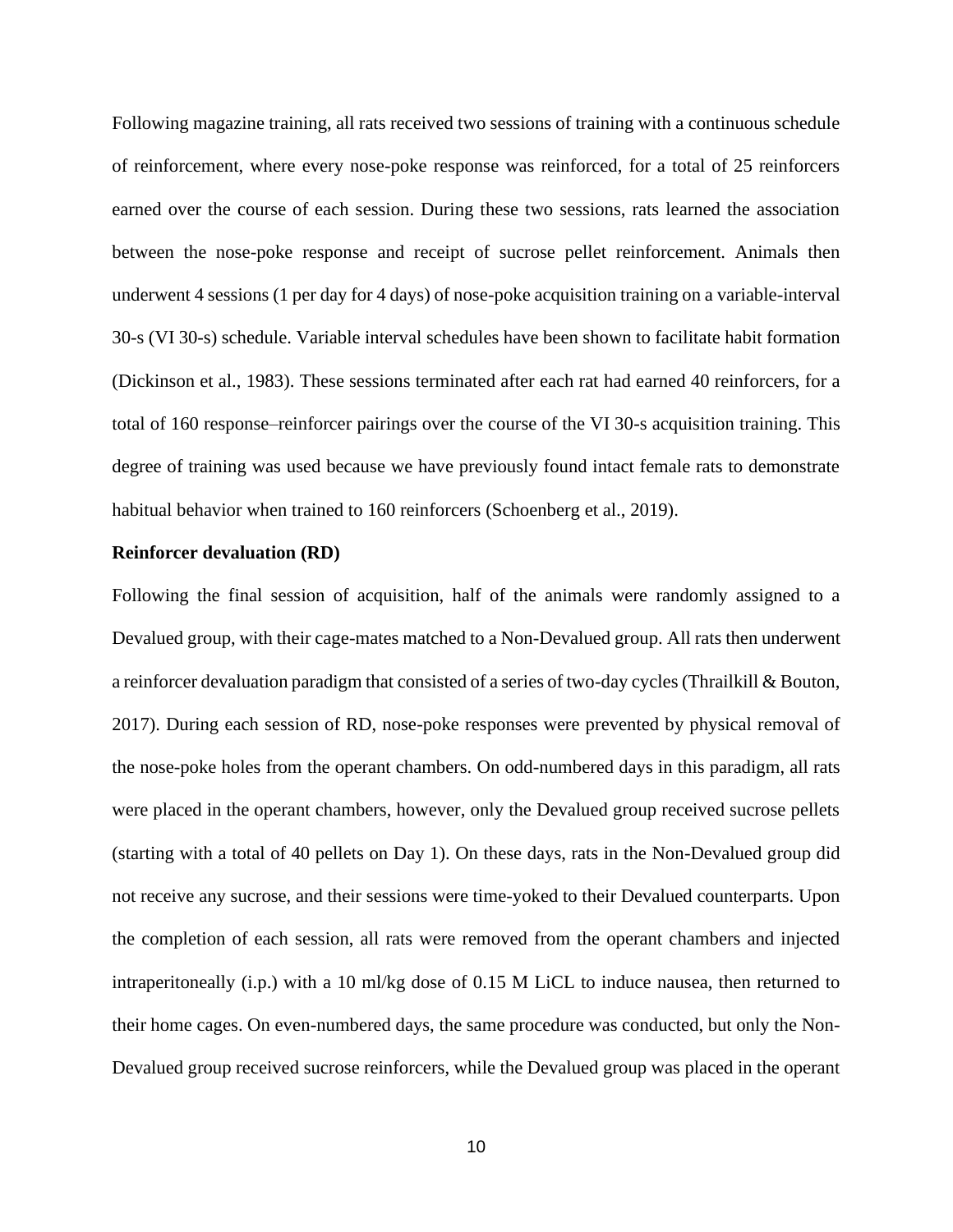chambers for the same duration as their yoked counterparts without receiving any sucrose reinforcers. Following the termination of these sessions, all animals received an i.p. injection of 0.9% physiological saline of equivalent size to the LiCl injections. Using this paradigm, exposure to the operant chamber, to the sucrose reinforcer, and to injections of both LiCl and saline were controlled for. The only difference between the Devalued and Non-Devalued groups was the pairing of the LiCl induced nausea with the sucrose reinforcer, which only occurred in the Devalued group. As devaluation continued, animals in the Devalued group consumed increasingly fewer pellets during their sessions on odd-numbered days, and the average number of pellets consumed was then presented the following day to the Non-Devalued group in their sessions. These two-day cycles proceeded until all animals in the Devalued group stopped consuming sucrose pellets. This criterion of zero consumption in the Devalued group is considered evidence of a successful conditioned taste aversion to sucrose reinforcers, and allows for the interpretation of responding at test to be evidence of responding in habitual behavior. This required a total of 12 days (or six cycles) of RD.

#### **Testing for habitual behavior and confirming devaluation.**

#### *Extinction test*

On the day following the last day of RD, sensitivity to RD was tested during a 12-min session under extinction conditions where the nose-poke holes were present in the chambers, allowing for responses to be made, however, responding did not lead to reinforcement. Nose-pokes per minute were recorded by the computer software. If nose-poking was still a goal-directed action, it was expected that the Devalued group would respond significantly less than the Non-Devalued group. If nose-poking was insensitive to RD and therefore habitual, it was expected that rats in the Devalued group would continue nose-poking at an equivalent rate to the Non-Devalued group.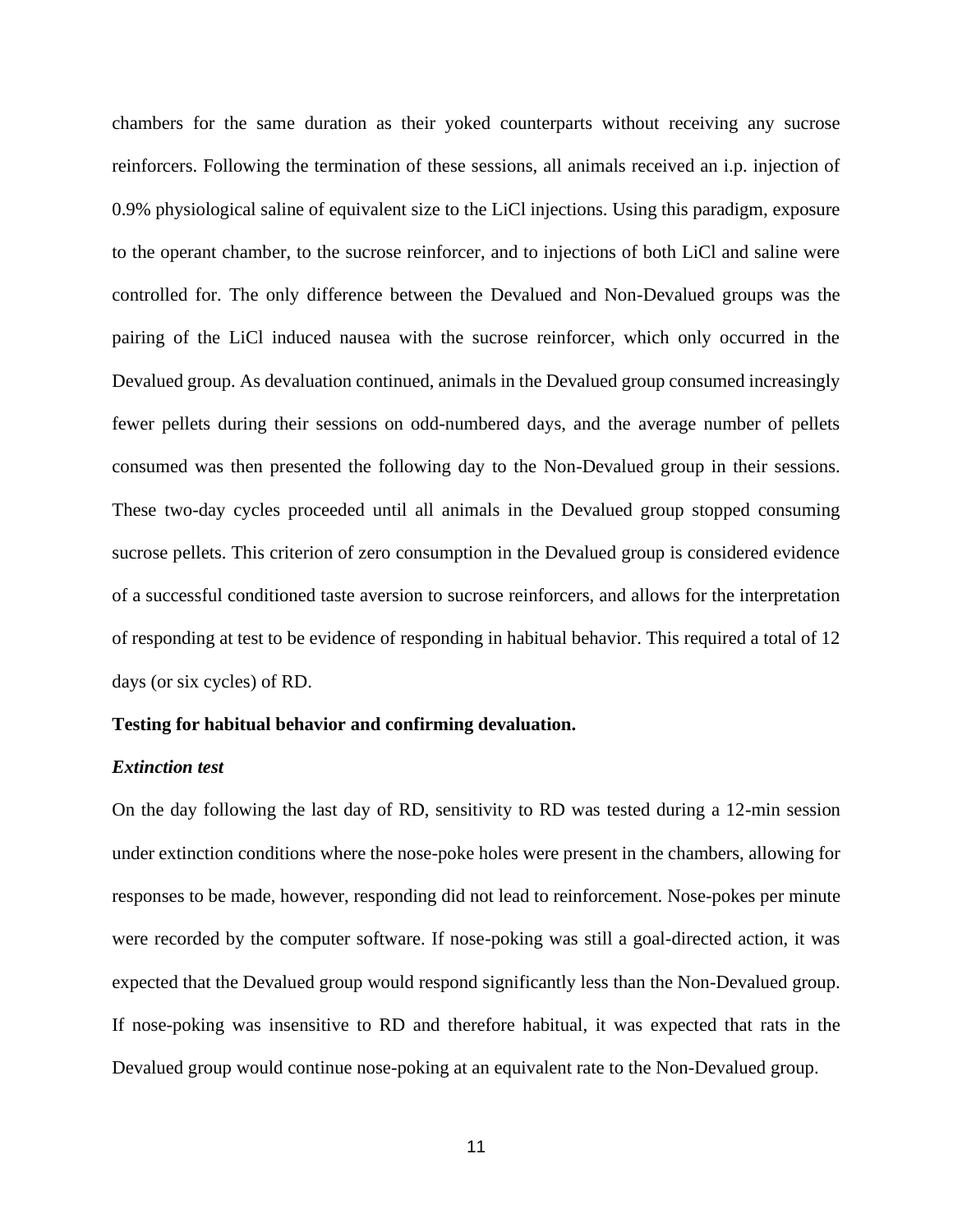#### *Consumption test*

On the day following the extinction test, successful devaluation of the sucrose reinforcer was assessed during a brief consumption test. During this test, 10 sucrose pellets were delivered on a VT 30-s schedule. Nose-pokes were again physically removed, and consumption of sucrose pellets for each animal was recorded. It was expected that animals in the Devalued group would associate the delivered sucrose pellet with nausea and would avoid consuming any sucrose pellets - evidence of successful taste aversion conditioning. Contrarily, animals in the Non-Devalued group were expected to consume all delivered pellets. Animals in the Devalued group who failed to demonstrate successful taste aversion conditioning (consumed five or more pellets during the consumption test) were excluded from all analyses.

#### *Reacquisition*

On the day following the consumption test, successful devaluation was assessed again during a 30-min reacquisition test. Rats were placed in the operant boxes and again allowed to nose-poke for the reinforcer, which was delivered on a VI 30-s schedule, similarly to the initial acquisition sessions. During this session, the Devalued group should integrate the memory of the conditioned taste aversion to sucrose with the memory that the nose-poking response earns reinforcers. The Devalued group was, therefore, expected to exhibit decreased nose-poking (or a failure to reacquire) for the sucrose reinforcer as evidence of successful taste aversion conditioning. On the other hand, Non-Devalued groups, for whom the reinforcer maintains its value throughout RD, were expected to reacquire to baseline levels of responding.

#### **Statistical Analyses**

All data were subjected to Analysis of Variance. Average response rates per minute in acquisition were analyzed using repeated-measures ANOVA with a within-subjects factor of training session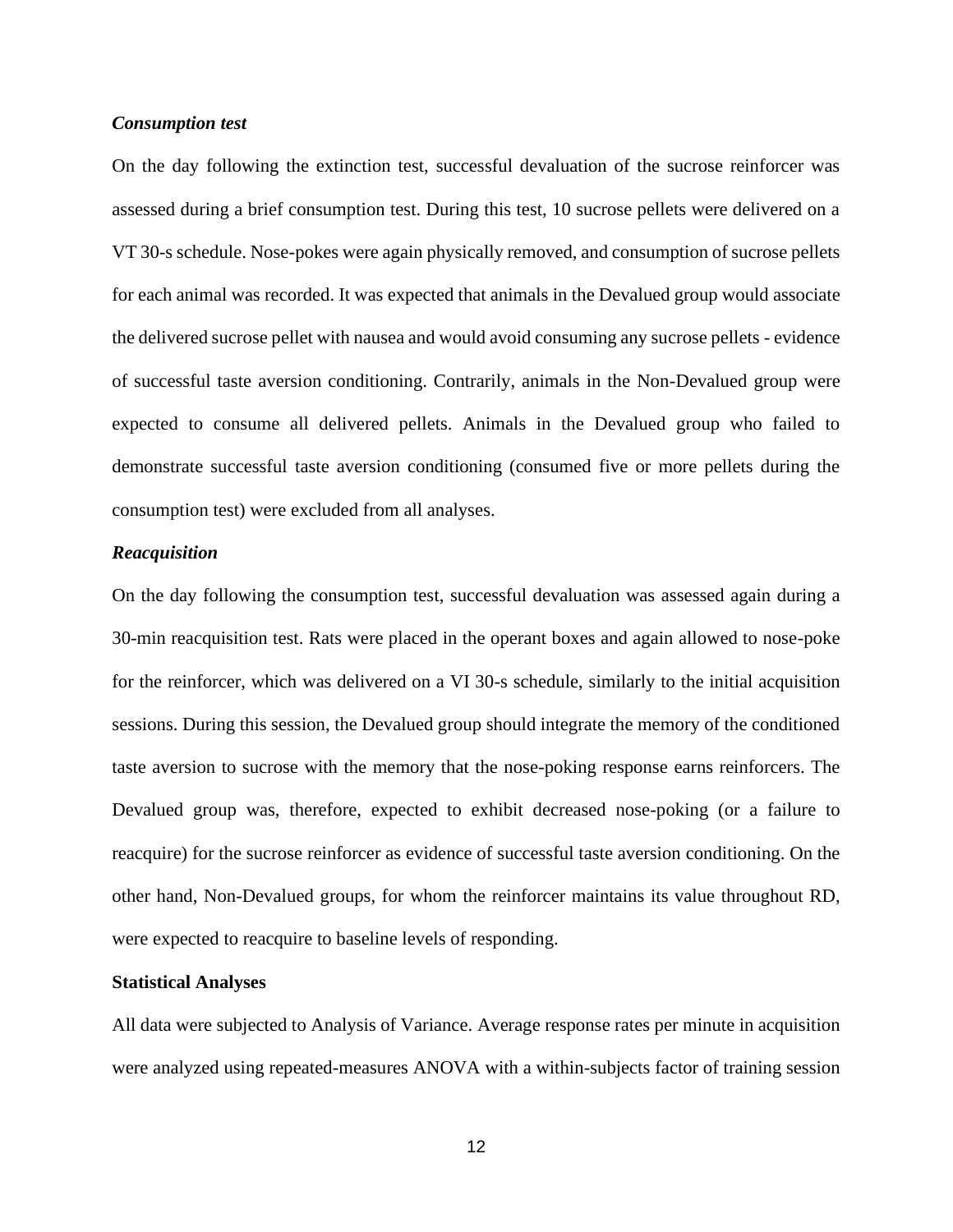and between-subjects dummy-coded factors of hormone treatment (Low E or E2+P) and anticipated devaluation group (Non-Devalued or Devalued). Response rates during the critical test in extinction were analyzed as a proportion of baseline response rates (response rates at test divided by response rates from the final session of acquisition: Nelson & Killcross, 2013; Shipman et al., 2018) in a two-way ANOVA, with dummy-coded variables for hormone treatment and devaluation group. Sensitivity to devaluation during the extinction test in each hormone treatment group was further analyzed using planned comparisons with estimated marginal means in order to assess sensitivity to devaluation in each hormone treatment group. Outlier performance at test was operationalized as two standard deviations above or below the group mean  $(z = \pm 2;$  Field, 2007), and these animals were excluded from all analyses. Another two-way ANOVA was employed to evaluate responding as a proportion of the baseline during the reacquisition test, and included dummy-coded variables for hormone treatment and devaluation group. Criterion for significance for all tests was set at  $p < .05$ .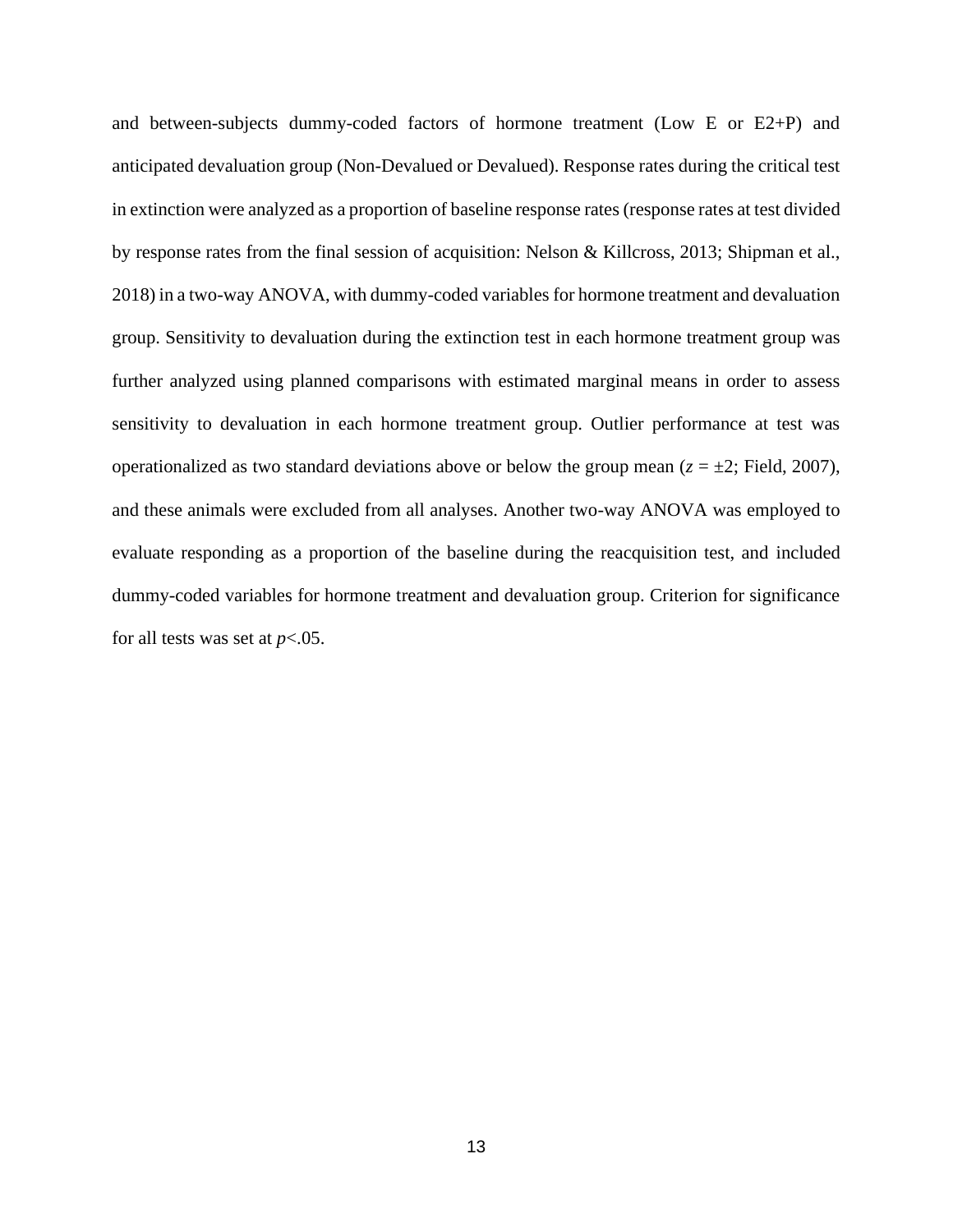#### **Results**

Two animals were excluded from all analyses: one animal in the Devalued group failed the consumption test (consumed more than five pellets) and one animal was an outlier at test  $(z=2.13)$ . The final *n* in each group is depicted in Figure 3.

#### **Acquisition**

Results from repeated-measures ANOVA indicated that there was a significant main effect of session during acquisition  $(F(3,90)=93.59, p<.001)$ , confirming that all animals acquired the behavior of nose-poking for sucrose reinforcers (see Figure 1). There was no main effect of hormone treatment or anticipated devaluation group  $(F \le 1)$ , indicating equivalent acquisition rates across all groups.



Figure 1. Average responses per minute across four VI 30-s sessions differentiated by hormone treatment groups. Error bars represent SEM.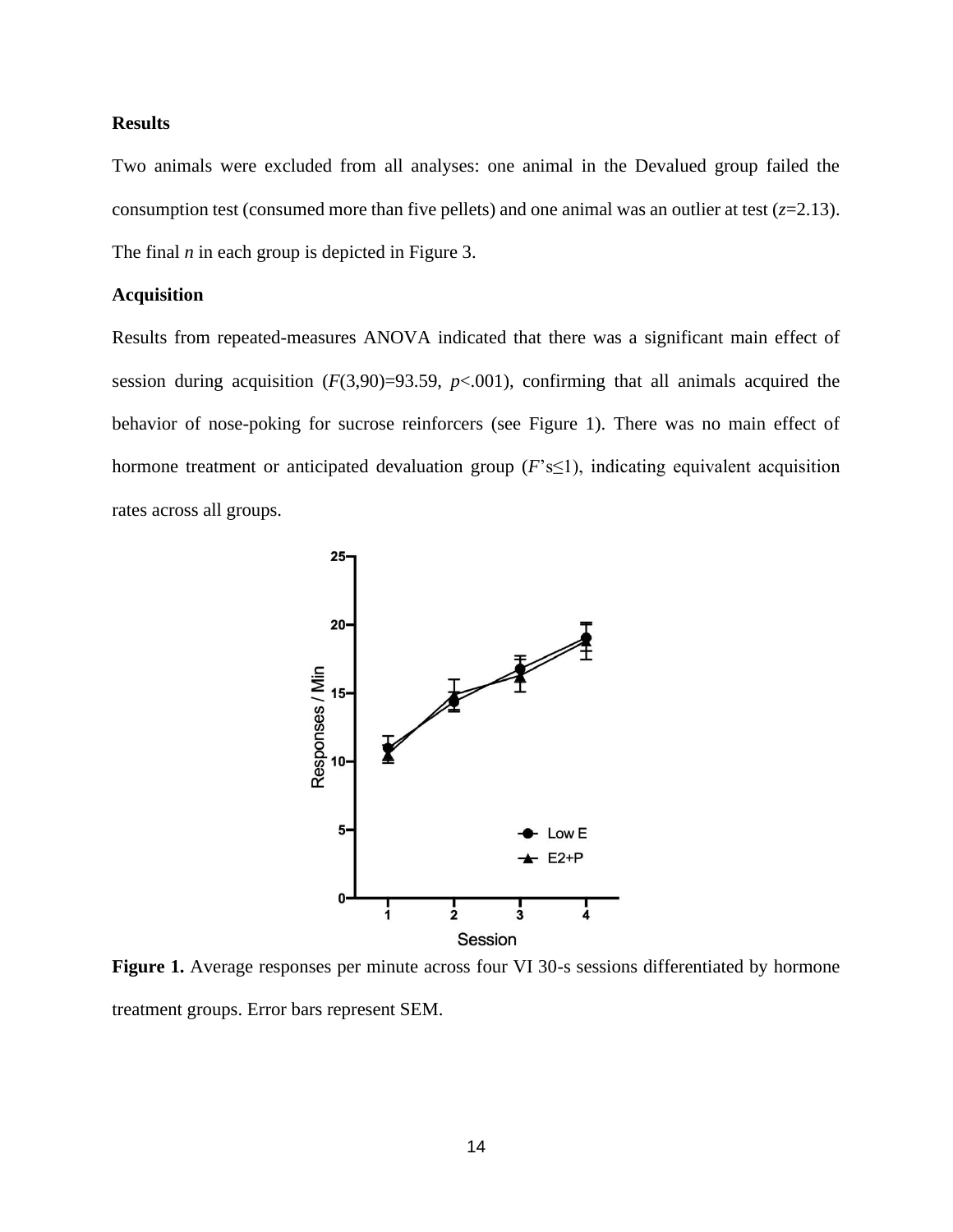### **Reinforcer Devaluation**

All animals in the Devalued groups reached criterion of zero consumption of sucrose pellets by the end of RD (see Figure 2). RD took six cycles, or a total of twelve days of alternating LiCl and saline injections. All animals in the Non-Devalued groups consumed all delivered pellets on each saline day.



**Figure 2.** Mean number of sucrose pellets consumed by Devalued groups during sessions of RD.

Error bars represent SEM.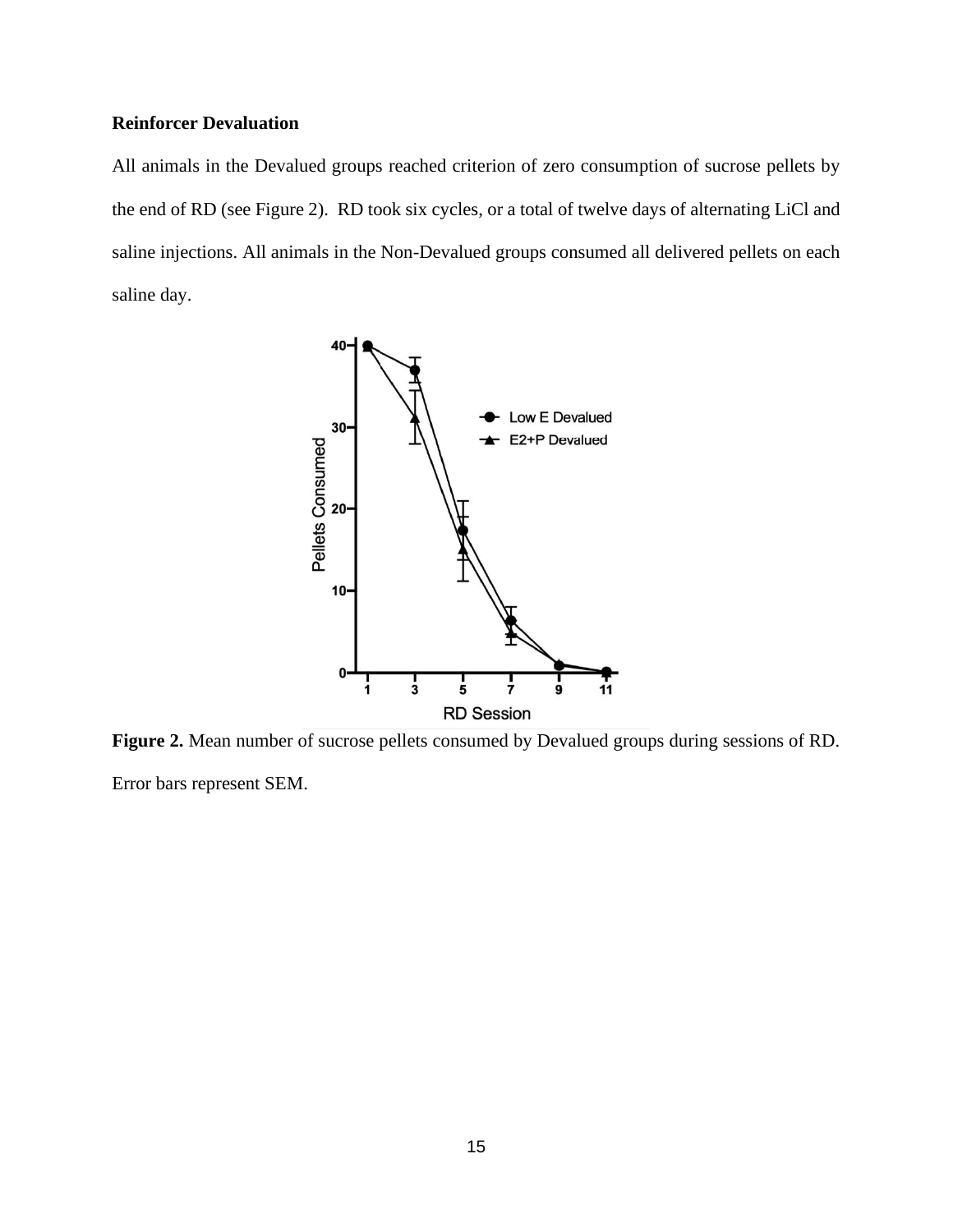#### **Extinction Test**

Results from ANOVA revealed a marginally significant main effect of devaluation group  $(F(1,30)=3.51, p=.071)$ . Planned comparisons showed that within the Low E hormone treatment group, the Devalued group significantly reduced responding compared to the Non-Devalued group  $(F(1,30)=4.78, p=.037, \eta_p^2=0.14$ , see Figure 3). In contrast, within the E2+P treatment group, there was no statistical difference between the response rates in the Devalued and Non-Devalued groups (*F*(1,30)=0.315, *p*=.646, see Figure 3). No main effect of hormone treatment (*F*(1,30)=1.77,  $p=$ .193) or hormone treatment by devaluation group interaction ( $F(1,30)=1.48$ ,  $p=.233$ ) was found.



**Figure 3.** Mean responses per minute by the Devalued and Non-Devalued groups during the extinction test as a proportion of baseline. Error bars represent SEM.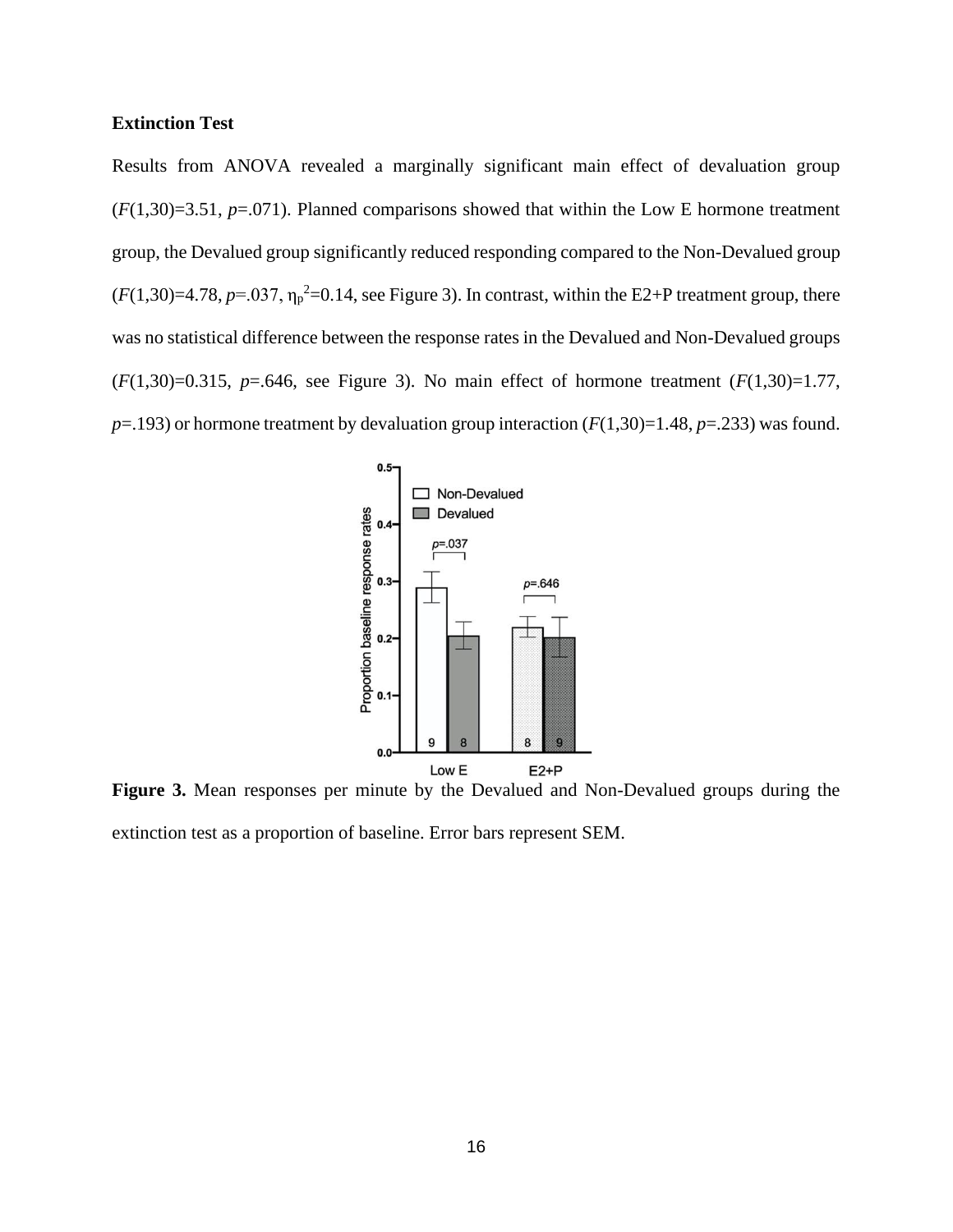#### **Consumption and Reacquisition**

One animal in the Devalued groups failed the consumption test and was excluded from all analyses. All other animals in the Devalued groups ate an average of zero sucrose pellets during the consumption test. All animals in the Non-Devalued groups consumed all delivered pellets as expected. In reacquisition, there was a significant main effect of devaluation group  $(F(1,30)=124.97, p<.001, \eta_p^2=0.81)$  such that both the Low E and E2+P Non-Devalued groups reacquired to baseline levels of responding, whereas the Devalued groups failed to reacquire (see Figure 4). Additionally, we did not find either an effect of hormone treatment  $(F(1,30)=1.40,$  $p=0.247$  or hormone treatment by devaluation group interaction  $(F(1,30)=1.24, p=.274)$ .



**Figure 4.** Mean responses per minute during the reacquisition test by Devalued and Non-

Devalued groups as a proportion of baseline. Error bars represent SEM.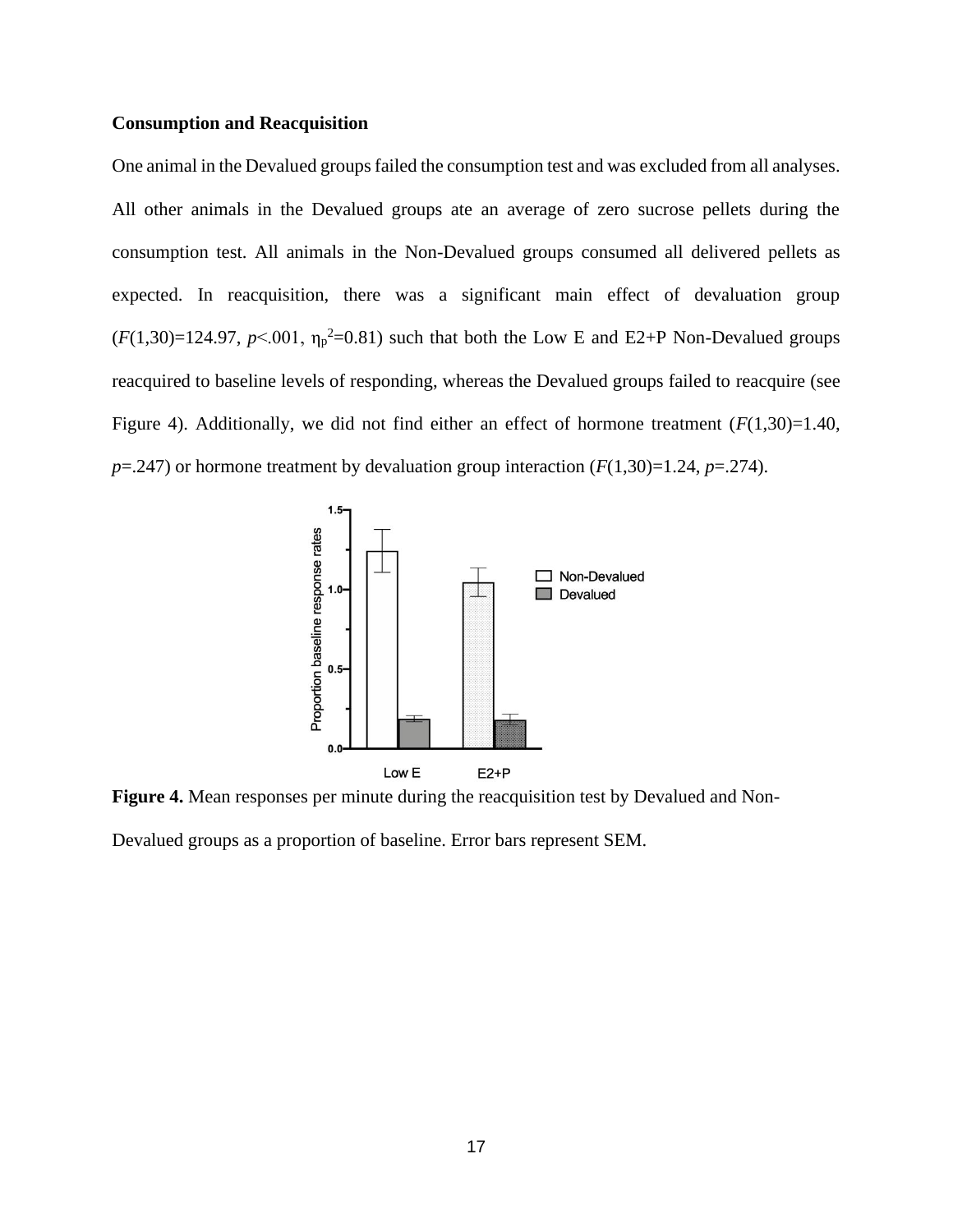#### **Discussion:**

The results from this experiment demonstrate that, following a level of instrumental training where intact females are consistently found to respond habitually (Schoenberg et al., 2019), replacement with both E2 and progesterone during acquisition restores the acquisition of habitual behavior (as seen by the equivalent rates of responding in the E2+P Devalued group compared to the E2+P Non-Devalued group; Figure 3). The other results are important controls for confirming the efficacy of RD because successful taste aversion conditioning was verified in the consumption and reacquisition tests (Devalued groups failed to reacquire the nose-poke behavior while Non-Devalued groups reacquired to baseline levels of responding; Figure 4).

The transition from goal-directed to habitual behavior is accompanied by DA activation moving in the dorsal striatum through the DMS up to the DLS (Thorn et al., 2010; Haber, 2014). Increases in dopamine activity in the DLS along with the DLS' inhibition on the activity of the DMS have been found to play a role in driving an animal to express habitual behavior (Wickens et al., 2007; Belin et al., 2013; Haber, 2014). Psychostimulants such as cocaine and methamphetamine have been found to increase DA release in the dorsal striatum (dela Peña et al., 2015, Corbit et al., 2014; LeBlanc et al., 2013). Recently, results from another study conducted in our laboratory found that habit formation occurs in a sex-specific manner following methamphetamine treatment. Methamphetamine administered prior to instrumental training drives males to respond habitually at a level of training where they usually maintain goal-directed behavior. However, females that are trained to the level of habit are pushed back into goal-directed behavior (submitted to NBLM).

Similar to the effects of methamphetamine on DA neurotransmission, ovarian hormones such as estrogens in females have been found to influence striatal DA release. For example,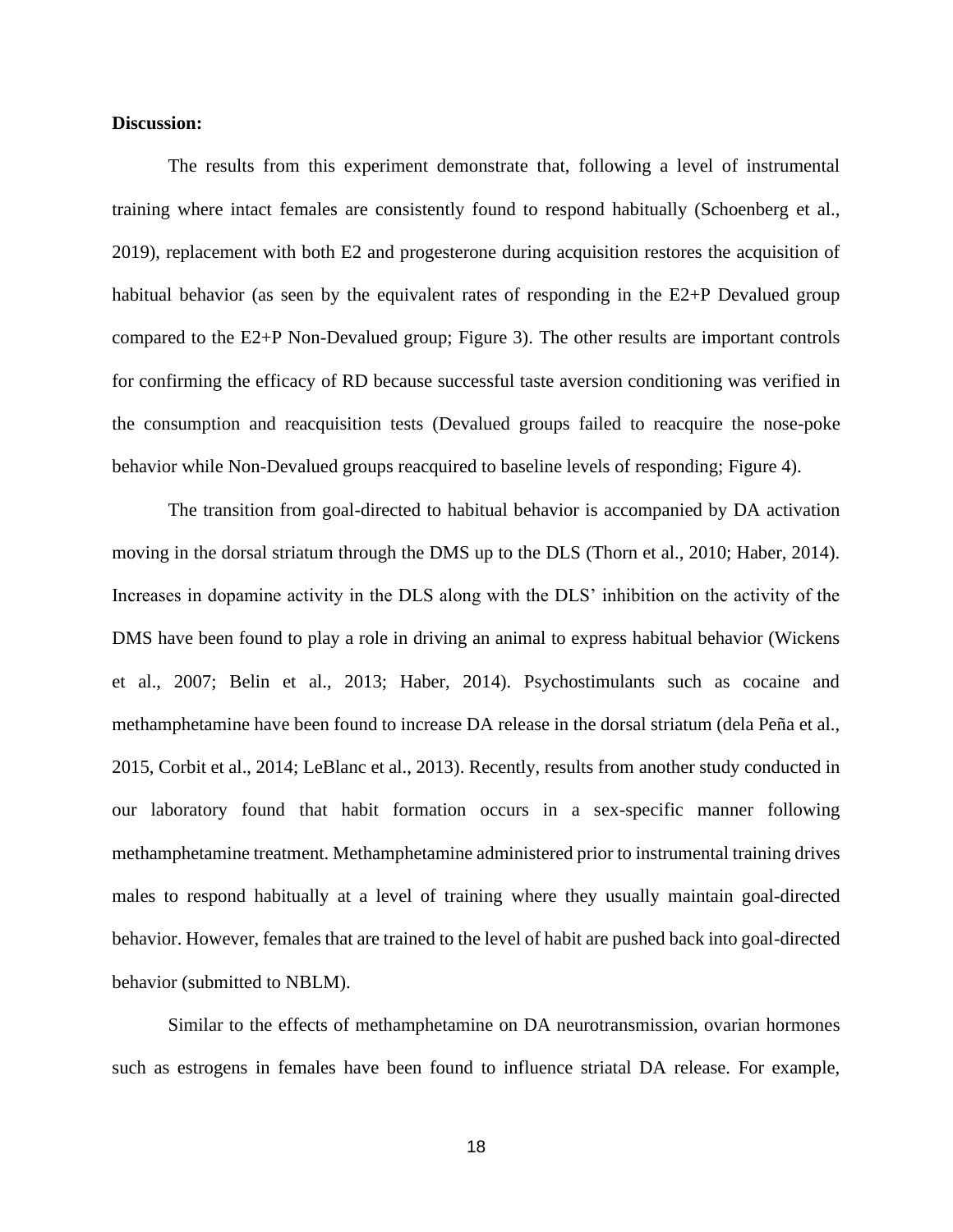administration of E2 in vitro has been shown to significantly increase DA release in the dorsal striatum, though only in tissue from OVX rats, and not in tissue from intact males (Becker, 1990). Further, E2 administration led to a decrease in affinity of striatal  $D_2$  DA binding sites in OVX rats after a single low dose of E2 (Levesque and Di Paolo, 1988), and again, this effect was sexually dimorphic and was only observed in OVX females, but not castrated male rats (Bazzett and Becker, 1994). Becker and Ramirez, (1981) found sex differences in striatal DA release in intact females in the estrous phase of the four-day estrous cycle. Females in the diestrous phase did not show these sex differences and had similar levels of DA release as males. OVX females showed significantly reduced DA release, however, treatment with E2+P to mimic the endogenous hormone release during the estrous phase restored the sex difference seen in intact animals (Becker and Ramirez, 1981). Estrogen receptors are not found on striatal DA terminals, but E2 indirectly influences DA signaling by releasing inhibition of GABAergic signaling on DA producing regions like the ventral tegmental area (VTA), which consequently increase DA release in the striatum (Becker, 2016 and Kokane and Perrotti, 2020).

While estrogen was suspected to play a critical role in the sex difference of habit formation, E2 alone does not appear to be responsible for this difference. When OVX females were administered proestrus levels of E replacement, groups remained goal-directed despite being trained to a number of reinforcers when intact females respond in a habitual manner (data not yet published). This finding may be explained by Korol and Wang (2018) who demonstrated that high estrogen states disrupt DLS mediated stimulus-response learning while enhancing hippocampal place learning and maintaining goal-directed behavior in dual solution mazes. Although place learning is not analogous to goal-directed behavior, the lack of RD-insensitive responding observed in E2 replaced OVX females may have been caused by an impairment of S-R responding.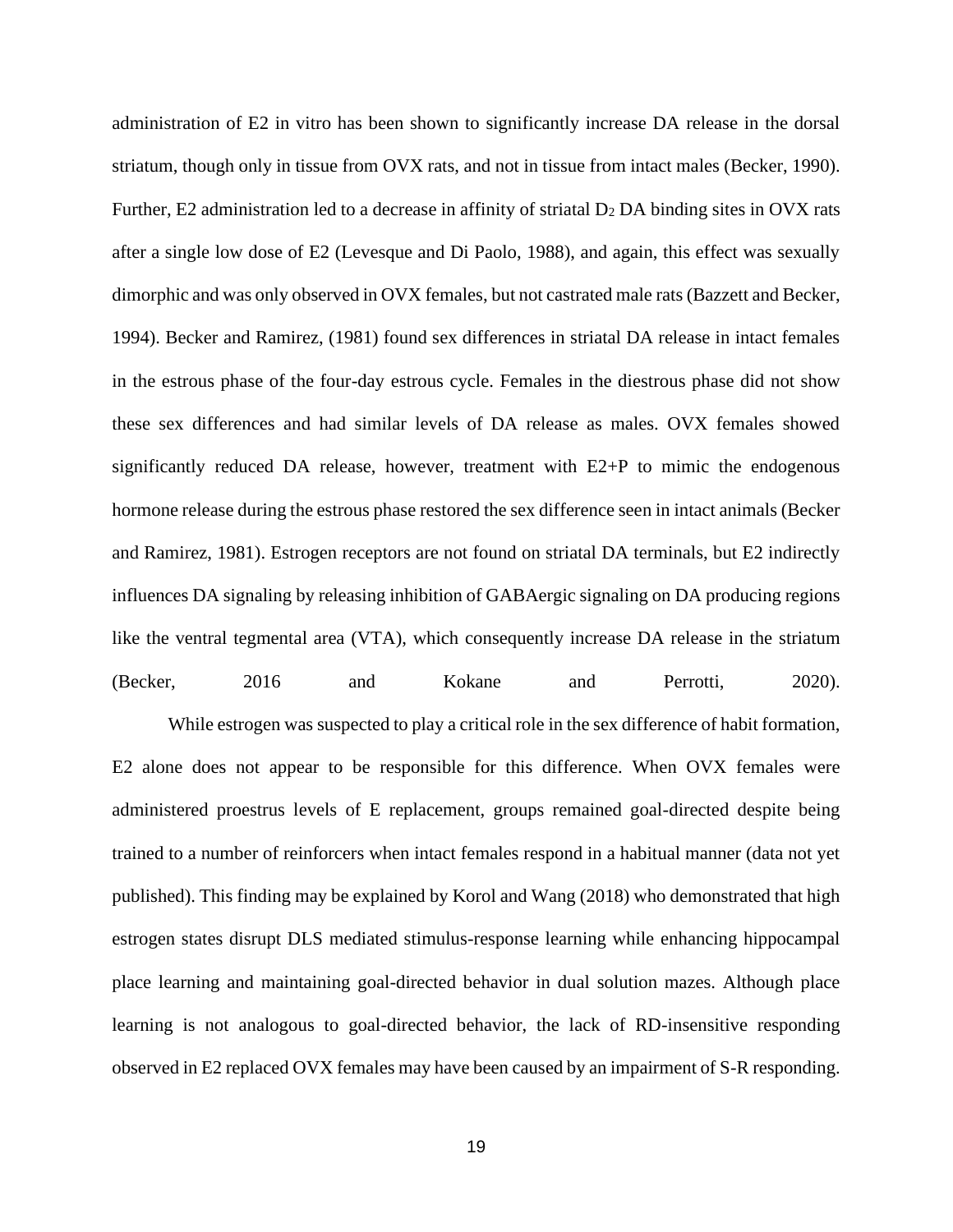New data presented here suggest that it is the cyclic fluctuation of both E2+P during acquisition that play a significant role in the sexual dimorphism evident in habit formation. It has been determined that ovarian hormones regulate changes in motivated behavior by influencing DA release. E2 treatment alone stimulated DA release, but E2+P treatment further enhanced DA release (Dluzen and Ramirez, 1984; Becker and Rudick, 1999). Yoest et al. (2018), demonstrated that DA release only slightly increases with treatment of either E2 alone for 4 days (with the last dose 24 hours prior to test) or progesterone by itself 4 hours prior to test without E2 priming. The enhanced DA release from E2+P treatment in a pulsatile manner that mimics the estrus cycle during acquisition could be the mechanism causing females to express habitual behavior earlier in instrumental training than males. This supports our hypothesis that progesterone is acting synergistically with estrogen to increase DA release.

Both E2 and P have been shown to have neuroprotective effects and have been studied in the context of neurodegenerative diseases like Parkinson's and schizophrenia. It has been suggested that the neuroprotective effects of progesterone are indirect in that they are mediated by one of progesterone's metabolites, Allopregnanolone (AlloP). AlloP is an inhibitory modulator of GABA<sup>A</sup> receptors. A decrease in DA release was observed following AlloP inhibition on striatal GABA<sup>A</sup> receptors (Briz et al., 2012).

The effects of AlloP on DA release in the nucleus accumbens, however, have been contradictory. When progesterone and, consequently, AlloP levels were high, phasic DA release decreased in the nucleus accumbens of male and female rats. The estrus cycle was found to modulate AlloP's effects in female rats, with those in proestrus (high endogenous progesterone levels) being less responsive to the effects of AlloP (Dornellas et al., 2021). Conversely Rouge-Pont et al. (2002), found AlloP to increase the release of DA in the NAc in male rats. The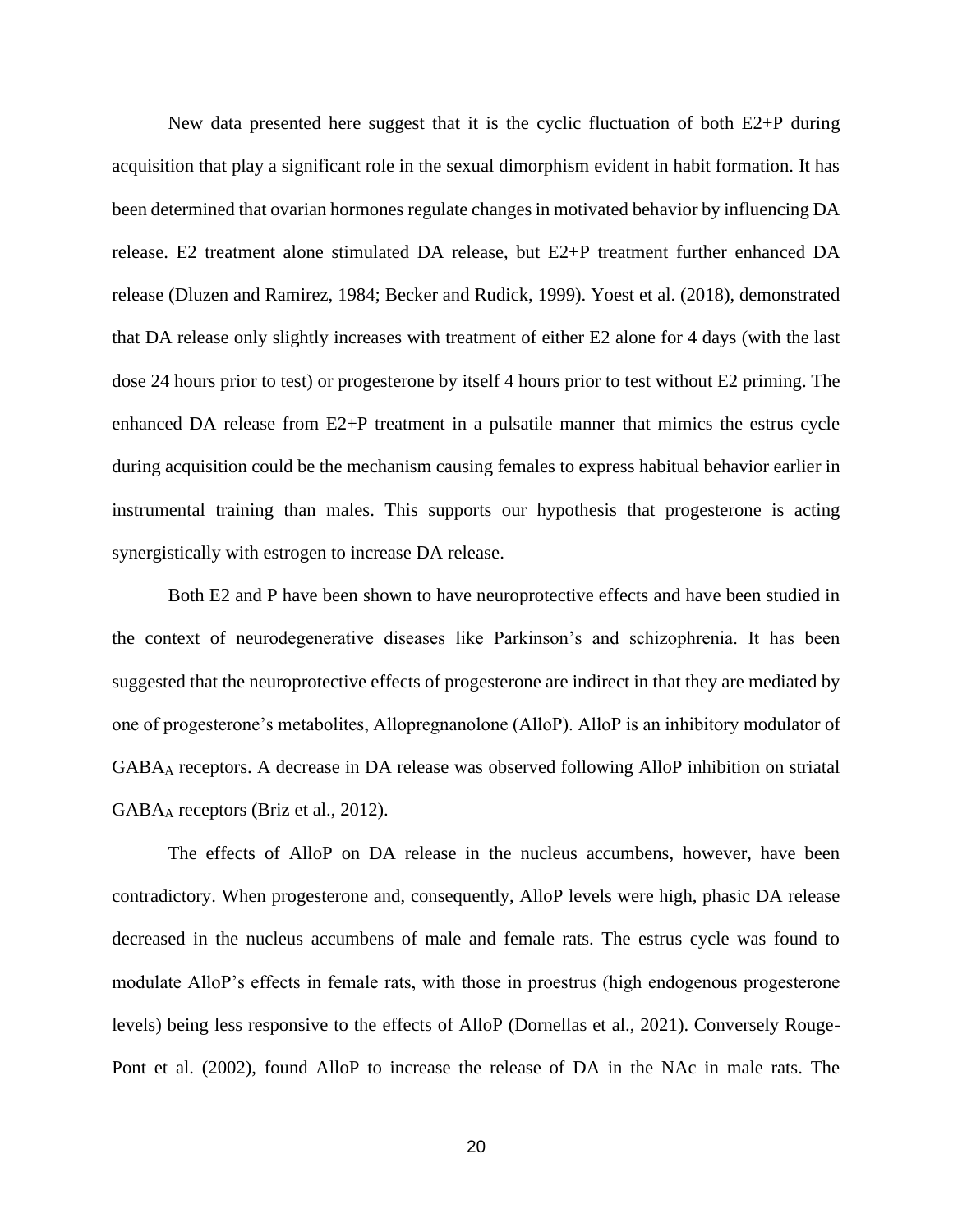differences in the results of these studies may be attributable to differences in the administered amounts of AlloP given to the treatment group in each study (7.5-25mg/kg to 12.5-100pmol, respectively). The 7.5-25mg/kg doses of AlloP were selected because they had been found to have neuroactive effects without producing sedative effects (Dornellas et al., 2021), while the 12.5- 100pmol infusions of AlloP were low doses in the physiological nanomolar range (Rouge-Pont et al., 2002).

Another study on the effects of neonatal E2 treatment on stress-stimulated AlloP levels found that progesterone treatment reversed the increased DA release experienced during stressful situations caused by the neonatal E2 treatment in female rats (Procu et al., 2017). The role  $E2+P$ play on striatal DA release in sex specific manners is still ambiguous since many of these studies have been conducted solely on male mice. However, the reversal of effects of E2 treatments on DA release by progesterone via AlloP in female rats (Procu et al., 2017), and the results from Dornellas et al. (2012), that AlloP decreases DA release in the NAc, may both be affecting DA release in the striatum, and thus support our results from this study. Since we replaced with progesterone, we will need to conduct future studies with E2+AlloP replacement to determine if adding progesterone is dampening the effects of E2 replacement via this metabolite, or directly on progesterone receptors.

While our laboratory has been focusing on the dorsal striatum and its role in instrumental learning with the DMS being responsible for maintaining goal-directed behavior and the DLS controlling habitual behavior, the dorsal striatum does not exist in a vacuum and is not the only portion of the brain that has been implicated in instrumental learning. There are other regions within the medial prefrontal cortex that project to motor regions that have been found to influence habit development (Lingawi et al., 2016): the prefrontal cortex (goal-directed actions), and the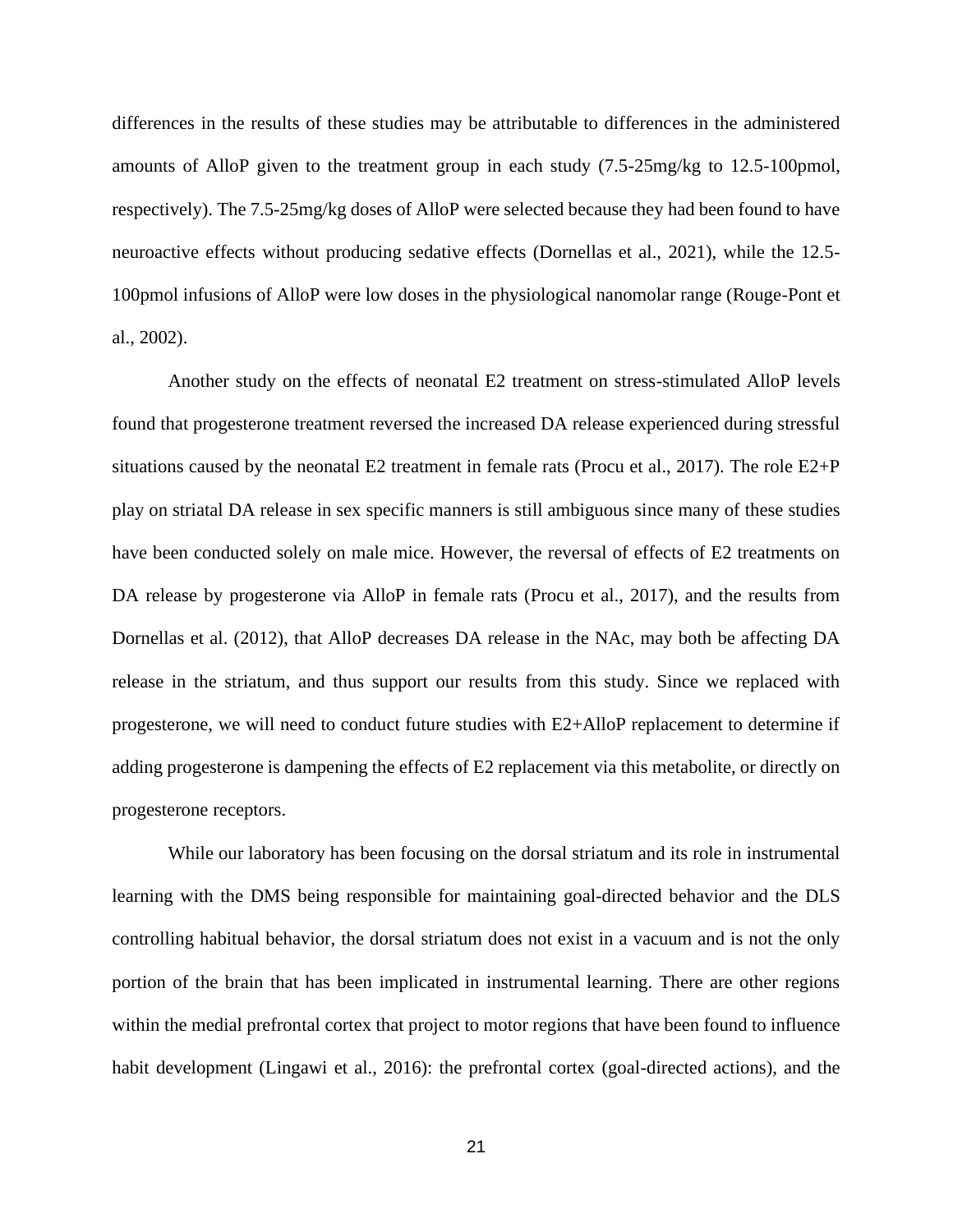infralimbic cortex (IL; habitual behavior). Many of these regions are also innervated by dopamine releasing neurons that may be influenced by estrogen binding since estrogen receptors are found in many regions of the brain with regionally specific binding to DA receptors (Bazzett and Becker, 1994). Thus, estrogen and progesterone in E2+P administered during acquisition may have acted in cortical areas causing DA to increase in structures outside of the DLS - including the IL or PL (Lingawi et al., 2016).

A closer examination of our data reveals an interesting result: animals in the Non-Devalued (control) groups appear to respond differently depending on hormone condition. Animals in the E2+P Non-Devalued group responded at a lower rate than the Low E Non-Devalued groups. The detection of habit in the  $E2+P$  Devalued group is driven by the reduction in responding in the  $E2+P$ Non-Devalued group. It has been thought that habitual responding actively inhibits goal-directed responding and vice versa (Coutureau and Killcross, 2003), but each behavior is not permanent and goal-directed actions can be reinstated under necessary conditions. The results indicate that goal-directed actions are being suppressed in the E2+P Non-Devalued group, likely by another mechanism. This is different from what we normally see with habits because habitual responding is usually classified as an increase in responding despite reward devaluation due to RDinsensitivity.

This pattern of results - the apparent suppression of goal-directed responding in the Non-Devalued E2+P group - is similar to the results found by Coutureau and Killcross (2003), and Haddon and Killcross (2011), where inactivation of the IL was found to reinstate goal-directed responding in overtrained rats, indicating that the intact IL plays an important role in preserving habitual responding by inhibiting goal-directed behavior. The IL has been found to play a critical role in both the acquisition and expression of habitual reward-seeking behavior by actively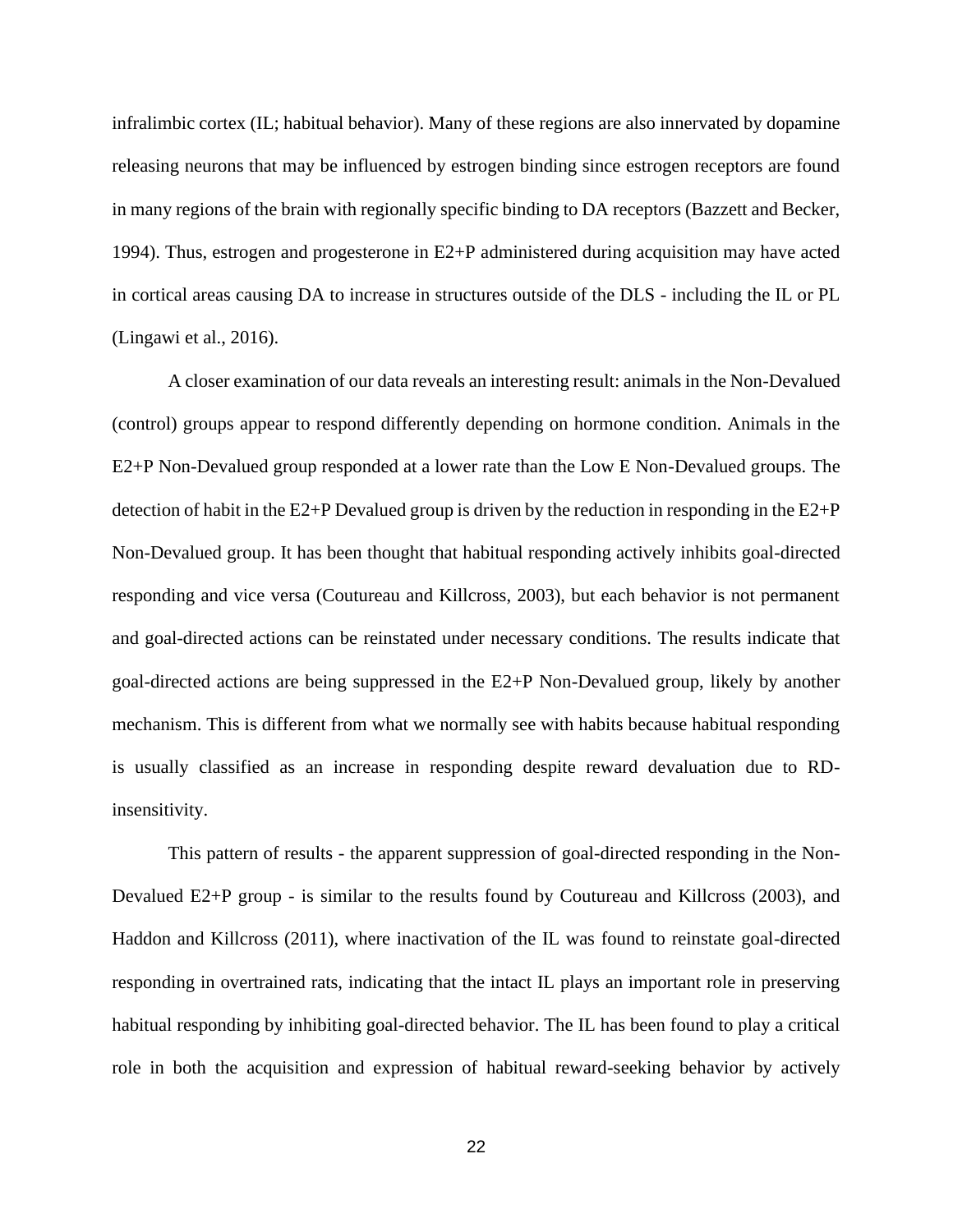suppressing goal-directed behavior to encourage S-R learning and is directly targeted by dopaminergic neurons from the ventral tegmental area (Barker et al., 2014). Since DA modulation is influenced by E2+P in the striatum, further research needs to be conducted on the effects of E2+P on DA release in the IL. It may be that the fluctuations of these hormones act on the IL and encourage the suppression of goal-directed responding.

To study whether these sex differences in habit formation are due to structural differences that are set up early on during brain development, future research in this field should include adult castrated males given E2+P (to determine if it is the circulating ovarian hormones that cause females to behave habitually earlier in instrumental training); castrated newborn males (because testosterone begins circulating after birth); and newborn females given testosterone (since ovarian hormones are produced during adolescence).

In this experiment the purpose of the hormone treatment  $(E2+P)$  group) was to determine the role these sex hormones play in the apparent sex difference in habit formation. Our results may have important clinical significance for menopausal women receiving estrogen replacement, since it is still unclear how estrogen and progesterone are involved in learning and the formation of habits. Those individuals may be susceptible to psychopathologies that are thought to involve dysregulated motor responses and addiction. Female rats have the ability to quickly become habitual (Schoenberg et al., 2019), but return to goal-directed control if central DA levels are increased (submitted to NBLM). However, the effects of these gonadal hormones on the expression of habit - administration of the hormones just before the extinction test - have not yet been studied, and might reveal differences in their effects.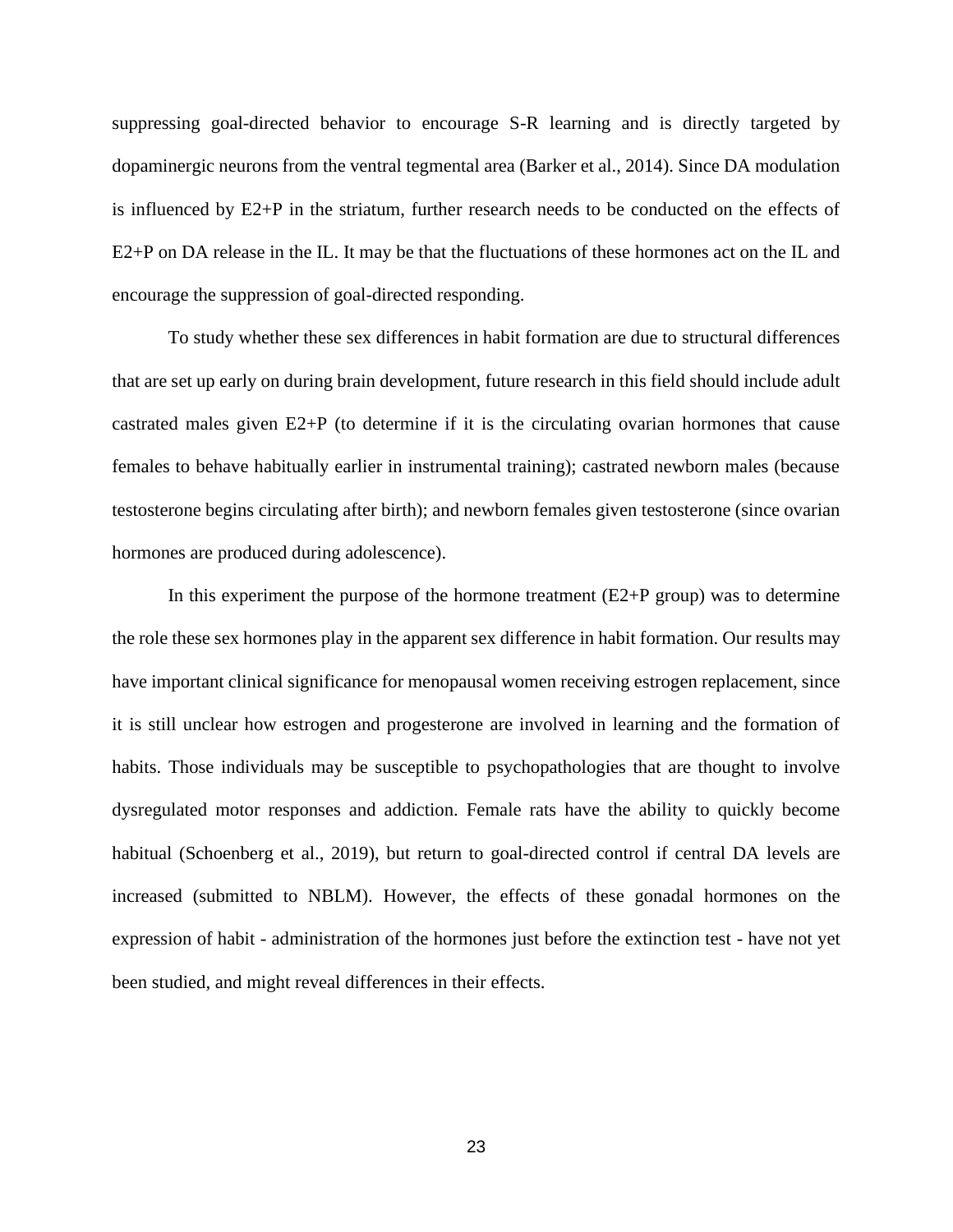#### **Conclusion**

In conclusion, we found that OVX females with E2+P replacement during acquisition express habitual behavior at the same level of training as intact female rats. We expanded on previous research to show that habit can be reinstated in overtrained OVX females with the replacement of both of these ovarian hormones. These findings are important in expanding our understanding of the role estrogen and progesterone play in instrumental learning systems in the brain, and how this contributes to the sex differences seen in habit development.

#### **Acknowledgements**

This research was funded by the Department of Psychological Sciences at the University of Vermont. I would like to acknowledge Hannah Schoenberg-Book, Gill Bremer, and all of the undergraduate researchers in the Toufexis Laboratory.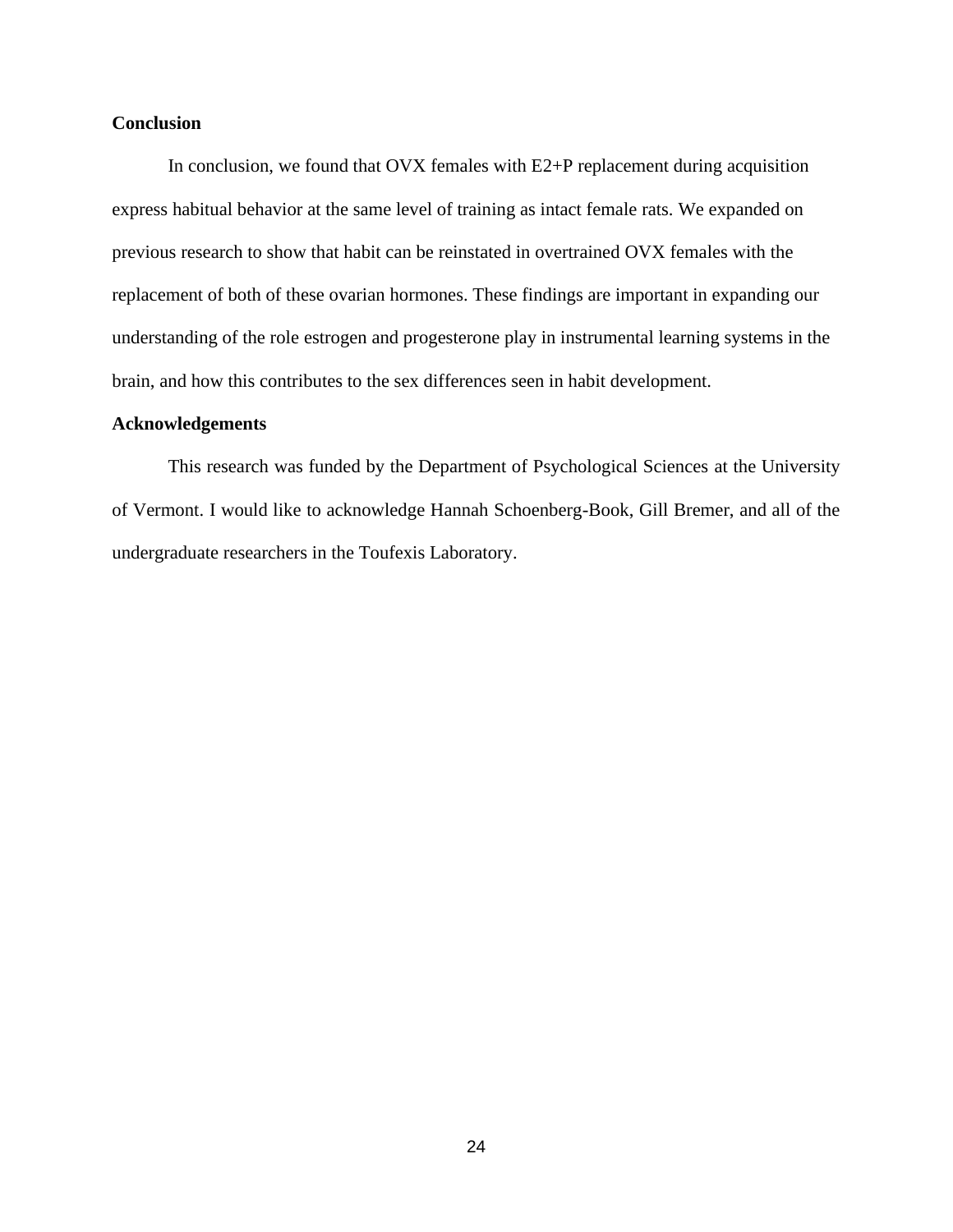#### References

- Adams, C. D. (1982). Variations in the sensitivity of instrumental responding to reinforcer devaluation. Quarterly Journal of Experimental Psychology, 34, 77–98. http://dx.doi.org/10.1080/14640748208400878
- Adams, C. D., & Dickinson, A. (1981). Instrumental responding following reinforcer devaluation. Quarterly Journal of Experimental Psychology, 33, 109 –121. http://dx.doi.org/10.1080/14640748108400816
- Almey, A., Brake, W. G., Hafez, N. M., Hantson, A. (2013). Deficits in latent inhibition induced by estradiol replacement are ameliorated by haloperidol treatment. Frontiers in Behavioral Neuroscience. https://doi.org/10.3389/fnbeh.2013.00136
- Almey, A., Brake, W. G., & Milner, T. A. (2015). Estrogen receptors in the central nervous system and their implication for dopamine-dependent cognition in females. Hormones and Behavior, 74, 125–138. https://doi.org/10.1016/j.yhbeh.2015.06.010
- Barker, J. M., Taylor, J. R., Chandler, L. J. (2014). A unifying model of the role of the infralimbic cortex in extinction and habits. Learning & Memory, 21: 441-448. 10.1101/lm.035501.114
- Bazzett, T. J. & Becker, J. B. (1994). Sex differences in the rapid and acute effects of estrogen on striatal D2 dopamine receptor binding. Brain Research; 637: 163-172.
- Becker, J. B. (1990). Direct effect of 17 beta-estradiol on striatum: Sex differences in dopamine release. Synapse, 5, 157–164. http://dx.doi.org/10.1002/syn.890050211
- Becker, J. B. (2016). Sex Differences in Addiction. Dialogues in Clinical Neuroscience, 18(4): 395–402. 10.31887/DCNS.2016.18.4/jbecker
- Becker, J. B., Arnold, A. P., Berkley, K. J., Blaustein, J. D., Eckel, L. A., Hampson, E., Herman, J. P., Marts, S., Sadee, W., Steiner, M., Taylor, J., Young, E. (2005). Strategies and Methods for Research on Sex Differences in Brain and Behavior. Endocrinology, 146 (4) 1650–1673. https://doi.org/10.1210/en.2004-1142
- Becker, J.B., & Ramirez, V. D. (1981). Sex differences in the amphetamine stimulated release of catecholamines from rat striatal tissue in vitro. Brain Res. 204:361–372
- Becker, J. B., and Rudick, C. N. (1999). Rapid effects of estrogen or progesterone on the amphetamine-induced increase in striatal dopamine are enhanced by estrogen priming: a microdialysis study. Pharmacol. Biochem. Behav. 64, 53–57.10.1016/s0091-3057(99)00091-x
- Briz, V., Parkash, J., Prevot, V., Sanchez-Redondo, S., Sunol, C. (2012). Allopregnanolone Prevents Dieldrin-Induced NMDA Receptor Internalization and Neurotoxicity by Preserving GABAA Receptor Function. Endocrinology, 153(2):847– 860.
- Brunton, P. J., Russel, J. A. (2010). Endocrine induced changes in brain function during pregnancy. Brain Research, 1364, 198-215. https://doi.org/10.1016/j.brainres.2010.09.062
- Byrd, D., Green, J. T., Lipatova, O., & Toufexis, D. J. (2014). Effects of continuous vs. cycling estrogen replacement on the acquisition, retention and expression of place- and response-learning in the open-field tower maze. Neurobiology of Learning and Memory, 114, 81-86. https://doi.org/10.1016/j.nlm.2014.05.001
- Callier, S., Di Paolo, T., Grandbois, M., Morissette, M., Pelaprat, D. (2001). Neuroprotective Properties of 17b Estradiol, Progesterone, and Raloxifene in MPTP C57Bl/6 Mice. Synapse 41:131–138.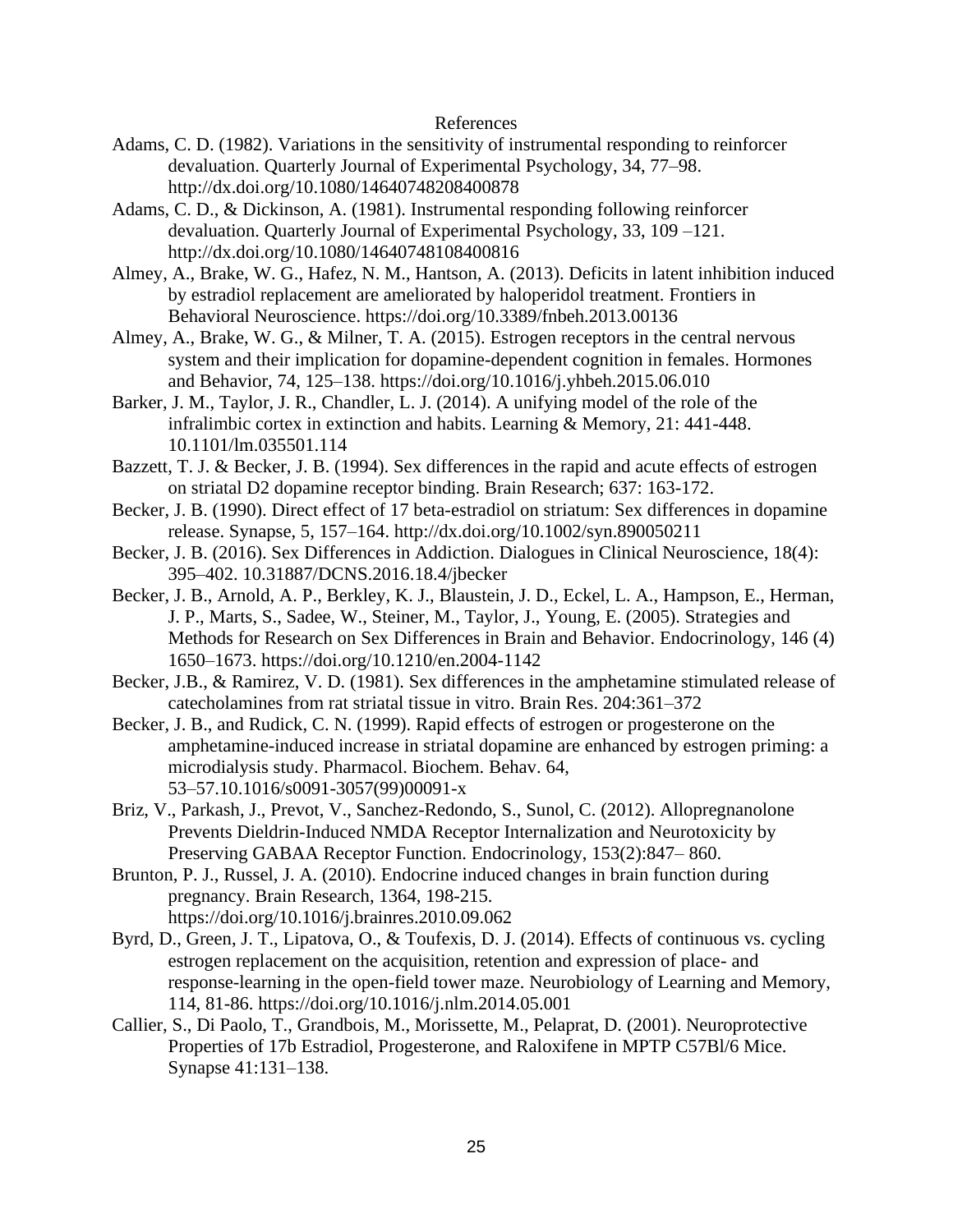- Corbit, L. H., Chieng, B. C., & Balleine, B. W. (2014). Effects of repeated cocaine exposure on habit learning and reversal by N-acetylcysteine. Neuropsychopharmacology: Official Publication of the American College of Neuropsychopharmacology, 39(8), 1893–1901. https://doi.org/10.1038/npp.2014.37
- Killcross, S., & Coutureau, E. (2003). Coordination of actions and habits in the medial prefrontal cortex of rats. Cereb Cortex, (4):400-8. 10.1093/cercor/13.4.400
- dela Peña, I., Gevorkiana, R., & Shi, W.-X. (2015). Psychostimulants affect dopamine transmission through both dopamine transporter-dependent and independent mechanisms. European Journal of Pharmacology, 764, 562–570. https://doi.org/10.1016/j.ejphar.2015.07.044
- Dickinson, A. (1985). Actions and habits: The development of behavioural autonomy. Philosophical Transactions of the Royal Society of London Series B, Biological Sciences, 308, 67–78. http://dx.doi.org/10.1098/rstb.1985.0010
- Dickinson, A., Balleine, B., Watt, A., Gonzalez, F., & Boakes, R. (1995). Motivational control after extended instrumental training. Animal Learning & Behavior, 23, 197–206. http://dx.doi.org/10.3758/BF03199935
- Dluzen, D. E., and Ramirez, V. D. (1984). Bimodal effect of progesterone on in vitro dopamine function of the rat corpus striatum. Neuroendocrinology 39, 149–155. 10.1159/000123971
- Dornellas, A. P. S., Da Cunha, C., Gomez, A., Macedo, G. C., McFarland, M. H., Morrow, A. L., O'Buckley, T. K. O., Robinson, D. L. (2021). Allopregnanolone Decreases Evoked Dopamine Release Differently in Rats by Sex and Estrous Stage. Front. Pharmacol. 11:608887
- Everitt, B. J., & Robbins, T. W. (2013). From the ventral to the dorsal striatum: Devolving views of their roles in drug addiction. Neuroscience & Biobehavioral Reviews, 37(9, Part A), 1946–1954. https://doi.org/10.1016/j.neubiorev.2013.02.010
- Faure, A., Condé, F., Haberland, U., Massioui, N. E. (2005). Lesion to the Nigrostriatal Dopamine System Disrupts Stimulus-Response Habit Formation. Journal of Neuroscience, 25 (11) 2771-2780. https://doi.org/10.1523/JNEUROSCI.3894-04.2005
- Field, A. P. (2007). Discovering statistics using SPSS: (And sex, drugs and rock'n'roll) (2. ed., reprinted). SAGE Publ.
- Furlong, T. M., Corbit, L. H., Brown, R. A., & Balleine, B. W. (2018). Methamphetamine promotes habitual action and alters the density of striatal glutamate receptor and vesicular proteins in dorsal striatum. Addiction Biology, 23(3), 857–867. https://doi.org/10.1111/adb.12534
- Graybiel, A. M., & Grafton, S. T. (2015). The striatum: Where skills and habits meet. Cold Spring Harbor Perspectives in Biology, 7, a021691. http://dx.doi.org/10.1101/cshperspect.a021691
- Haber, S. N. (2014). The place of dopamine in the cortico-basal ganglia circuit. Neuroscience, 282, 248–257. https://doi.org/10.1016/j.neuroscience.2014.10.008
- Jog, M. S. (1999). Building neural representations of habits. Science, 286, 1745–1749. http://dx.doi.org/10.1126/science.286.5445.1745
- Kokane, S. S., and Perrotti, L. I. (2020). Sex Differences and the Role of Estradiol in Mesolimbic Reward Circuits and Vulnerability to Cocaine and Opiate Addiction. Frontiers in Behavioral Neuroscience, 14: 74.10.3389/fnbeh.2020.00074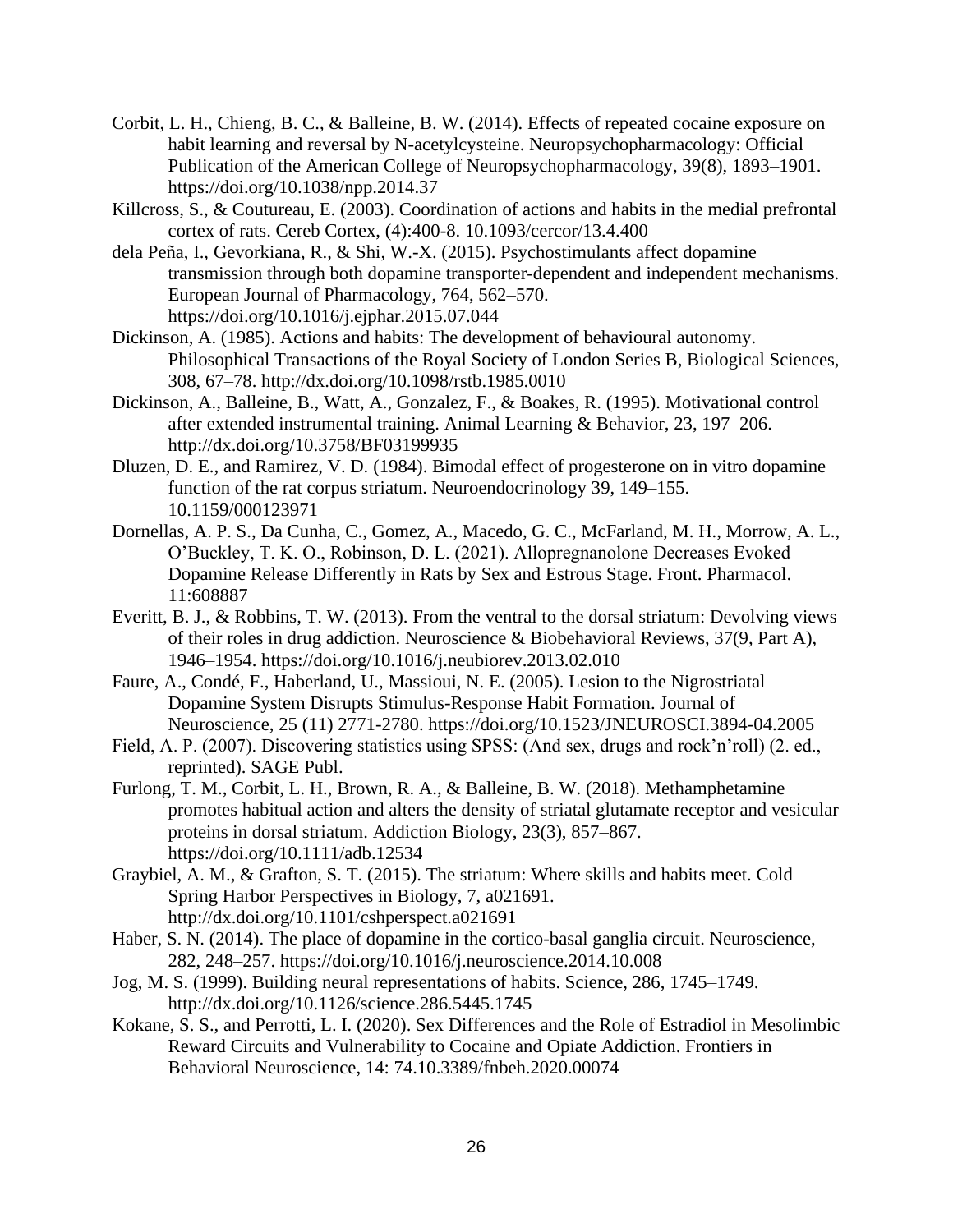- Korol, D. L., & Kolo, L. L. (2002). Estrogen-induced changes in place and response learning in young adult female rats. Behavioral Neuroscience. https://doi.org/10.1037/0735-7044.116.3.411
- Korol, D. L., & Pisani, S. L. (2015). Estrogens and cognition: Friends or foes?. An evaluation of the opposing effects of estrogens on learning and memory. Hormones and Behavior. https://doi.org/10.1016/j.yhbeh.2015.06.017
- Korol, D. L., & Wang, W. (2018). Using a memory systems lens to view the effects of estrogens on cognition: Implications for human health. Psychology & Behavior, 187 67-78. https://doi.org/10.1016/j.physbeh.2017.11.022
- LeBlanc, K. H., Maidment, N. T., & Ostlund, S. B. (2013). Repeated cocaine exposure facilitates the expression of incentive motivation and induces habitual control in rats. PloS One, 8(4), e61355. https://doi.org/10.1371/journal.pone.0061355
- Levesque, D. and Di Paolo, T. (1988). Rapid conversion of high into low striatal Dz-dopamine receptor agonist binding states after an acute physiological dose of 17 beta- estradiol, Neurosci Lett, 88: 113-118.
- Lingawi, N. W., Dezfouli, A., Balleine, B. W. (2016). The Psychological and Physiological Mechanisms of Habit Formation. The Wiley Handbook on the Cognitive Neuroscience of Learning, 411-441.
- Litim, N., Morissette, M., Di Paolo, T. (2017). Effects of progesterone administered after MPTP on dopaminergic neurons of male mice. Neuropharmacology, 117: 209-218.
- Macpherson, T., Morita, M., & Hikida, T. (2014). Striatal direct and indirect pathways control decision-making behavior. Frontiers in Psychology, 5, 1301. http://dx.doi.org/10.3389/fpsyg.2014.01301
- Mannino, C. A., South, S. M., Inturrisi, C. E., and Quinones-Jenab, V. (2005). Pharmacokinetics and effects of 17beta-estradiol and progesterone implants in ovariectomized rats. J. Pain 6, 809–816. doi: 10.1016/j.jpain.2005.07.007
- Morissette M, Biron D, Di Paolo T. 1990. Effect of estradiol and progesterone on rat striatal uptake sites. Brain Res Bull 25:419–422.
- Nelson, A., & Killcross, S. (2006). Amphetamine exposure enhances habit formation. The Journal of Neuroscience: The Official Journal of the Society for Neuroscience, 26(14), 3805–3812. https://doi.org/10.1523/JNEUROSCI.4305-05.2006
- Nordquist, R. E., Voorn, P., de Mooij-van Malsen, J. G., Joosten, R. N. J. M. A., Pennartz, C. M. A., & Vanderschuren, L. J. M. J. (2007). Augmented reinforcer value and accelerated habit formation after repeated amphetamine treatment. European Neuropsychopharmacology, 17(8), 532–540. https://doi.org/10.1016/j.euroneuro.2006.12.005
- Overpeck, J. G., Colson, S. H., Hohmann, J. R., Applestine, M. S., Reilly, J. F. (1978). Concentrations of circulating steroids in normal prepubertal and adult male and female humans, chimpanzees, rhesus monkeys, rats, mice, and hamsters: A literature survey. Journal of Toxicology and Environmental Health, 4 (5-6) 785-803. https://doi.org/10.1080/15287397809529700
- Packard, M. G., & Knowlton, B. J. (2002). Learning and memory functions of the basal ganglia. Annual Review of Neuroscience, 25, 563–593. http://dx.doi.org/10.1146/annurev.neuro.25.112701.142937
- Palermo-Neto, J., & Dorce, V. A. C. (1990). Influences of estrogen and/or progesterone on some dopamine related behavior in rats. Gen. Pharmac. 21 (1) 83-87.